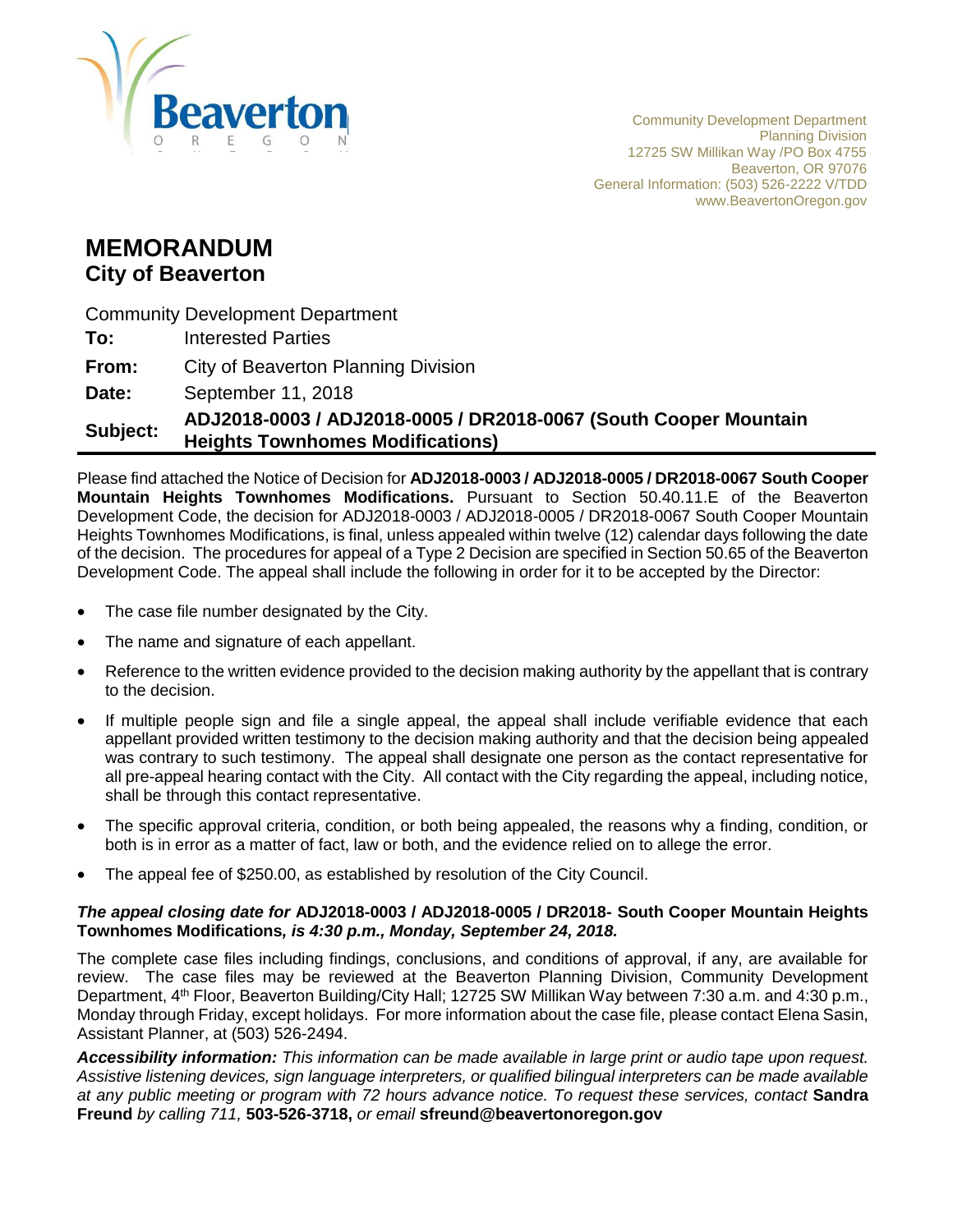

# **NOTICE OF DECISION**

- DATE: September 11, 2018
- TO: Interested Parties
- FROM: Sandra Monsalvè-Freund, AICP, Planning Supervisor

PROPOSAL: **South Cooper Mountain Heights Townhomes Modifications (ADJ2018-0003 / ADJ2018-0005 / DR2018-0067)**

- LOCATION: The subject property is located at the northeast corner of SW Scholls Ferry Road and SW 175<sup>th</sup> Avenue, on Washington County Tax Assessor's Map # 2S106AC Tax Lot 200.
- NEIGHBORHOOD: Neighbors Southwest
- ZONING: Urban Medium Density (R2)
- SUMMARY: The applicant, RES Construction, requests approval of two Minor Adjustments for front and rear building setbacks, and Design Review Two approval for exterior alterations to the approved but not constructed South Cooper Mountain Heights Townhomes, previously approved as a portion of Phase 4 of the South Cooper Mountain Heights PUD. The subject site is generally located at the northeast corner of SW Scholls Ferry Road and SW 175<sup>th</sup> Avenue. Tax Lot 100 of Washington County Tax Assessor's Map 2S1-06AB, and within the R2 (Residential Urban Medium Density) zoning district.
- APPLICANT/ RES Construction Otak, Inc. REPRESENTATIVE: Attn: Dan Grimberg Attn: Glen Bolen, AICP/Mike Peebles, PE 3330 NW Yeon Avenue 800 SW Third Avenue, Suite 300 Suite 200 Portland, OR 97204 Portland, OR 97210
- PROPERTY OWNERS: Arbor Cooper Mountain, LLC Attn: Dan Grimberg 735 SW 158th Avenue Beaverton, OR 97006

RECOMMENDATION: **APPROVAL** of **South Cooper Mountain Heights Townhomes Modifications** (**ADJ2018-0003 / ADJ2018-0005 / DR2018-0067**), subject to conditions identified at the end of this report.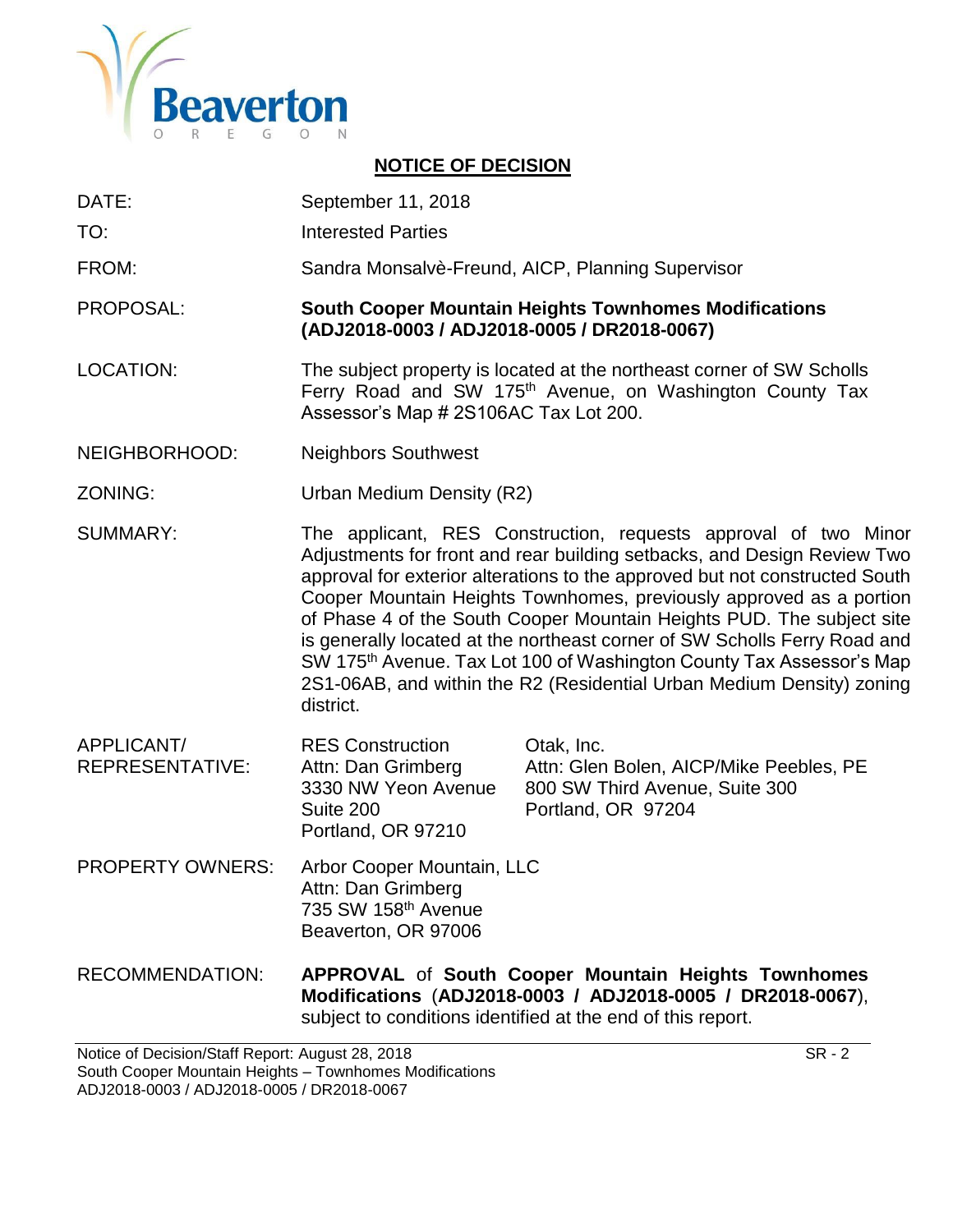# **TABLE OF CONTENTS**

| <b>Attachment A:</b><br>Facilities Review Committee Technical Review and Recommendation<br>Report | $FR1 - FR10$                  |
|---------------------------------------------------------------------------------------------------|-------------------------------|
|                                                                                                   |                               |
| Attachment B: ADJ2018-0003<br>Minor Adjustment (Rear Yard Setback)                                | $ADJ1 - ADJ5$                 |
|                                                                                                   |                               |
| Attachment C: ADJ2018-0005<br>Minor Adjustment (Front Yard Setback)                               | $ADJ1 - ADJ5$                 |
|                                                                                                   |                               |
| Attachment D: DR2018-0067                                                                         | $DR1 - DR7$                   |
| <b>Design Review Two</b>                                                                          |                               |
|                                                                                                   |                               |
| <b>Attachment E:</b>                                                                              | COA1-COA2                     |
| Proposed Conditions of Approval;                                                                  |                               |
|                                                                                                   |                               |
| <b>Exhibit 1: Exhibits by City Staff</b>                                                          |                               |
| Exhibit 1.1 Zoning Map                                                                            | Page Numbers:                 |
| Exhibit 1.2 Aerial Map                                                                            | $SR3 - SR4$                   |
|                                                                                                   |                               |
| <b>Exhibit 2: Exhibits by Applicant</b><br><b>Exhibit 2.1</b> Applicant Materials                 | Combined<br>materials package |
|                                                                                                   |                               |
|                                                                                                   |                               |
| <b>Exhibit 3: Public Testimony / Comments</b><br>None Received                                    | Exhibits by #                 |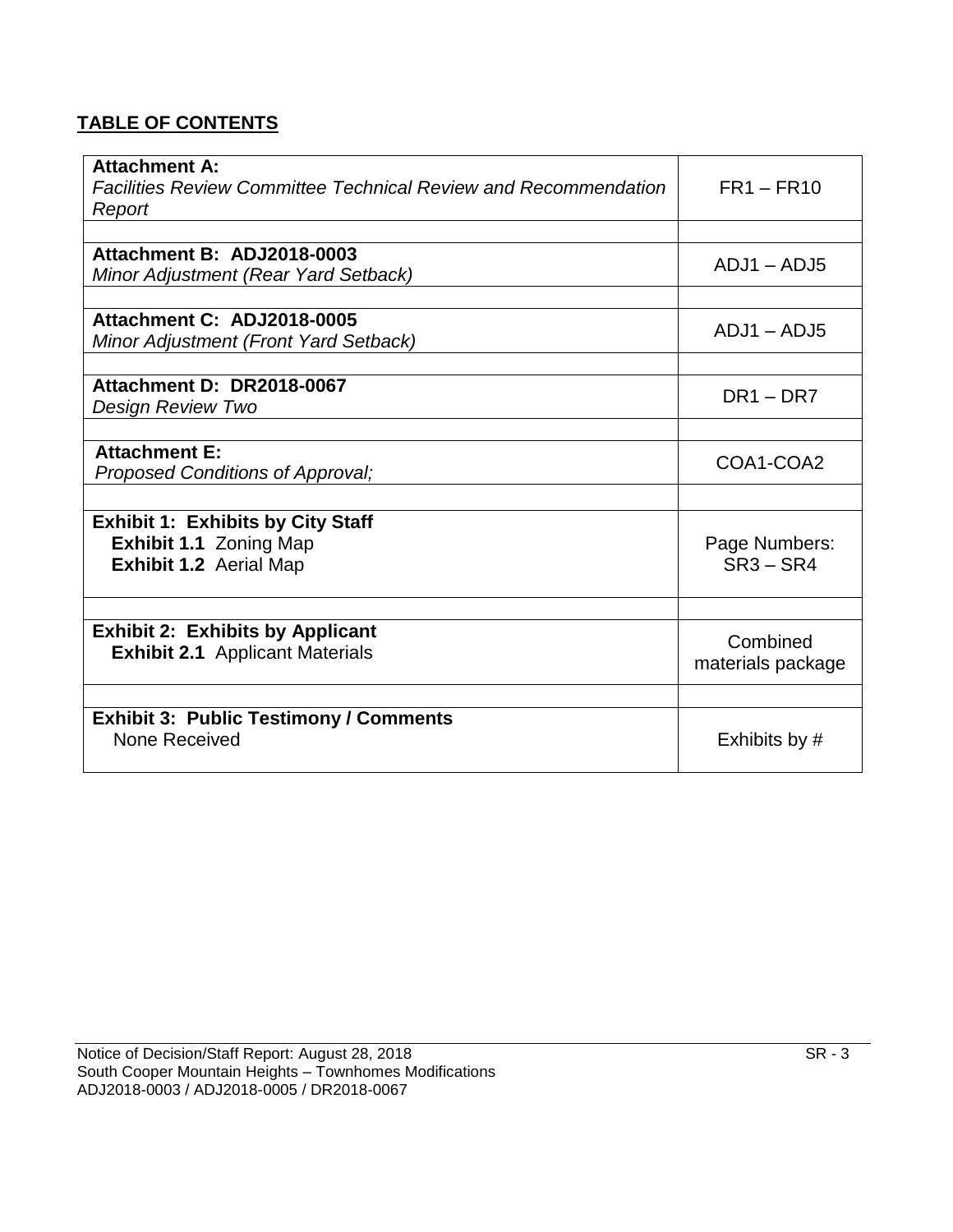# **Exhibit 1.1**



**South Cooper Mountain Heights Phase 4 Townhome Modifications ADJ2018-0003 / ADJ2018-0005 / DR2018-0067**

Notice of Decision/Staff Report: August 28, 2018 SR - 4 South Cooper Mountain Heights – Townhomes Modifications ADJ2018-0003 / ADJ2018-0005 / DR2018-0067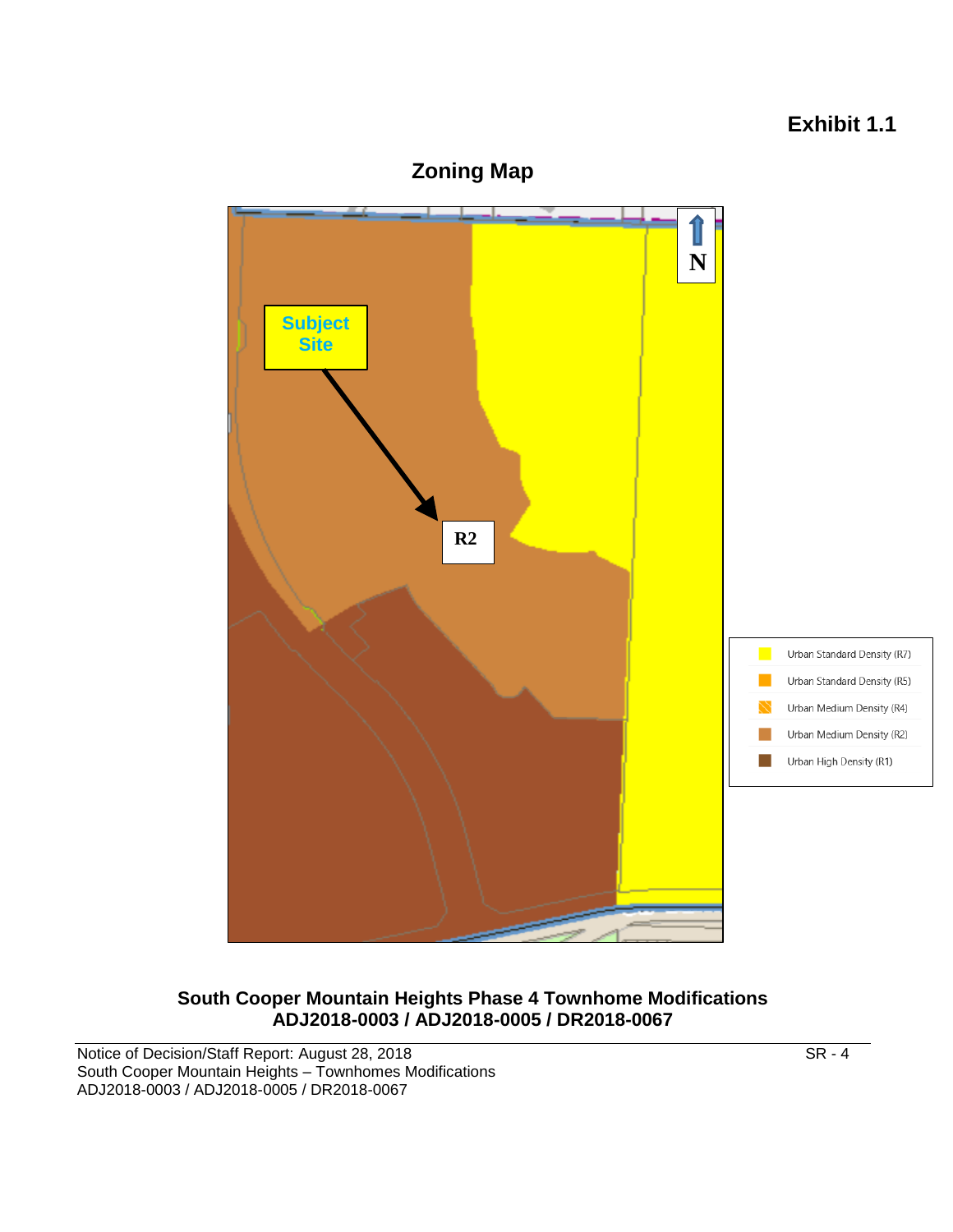# **Exhibit 1.2**

# **Aerial Map**



**South Cooper Mountain Heights Phase 4 Townhome Modifications ADJ2018-0003 / ADJ2018-0005 / DR2018-0067**

Notice of Decision/Staff Report: August 28, 2018 SR - 5 SR - 5 South Cooper Mountain Heights – Townhomes Modifications ADJ2018-0003 / ADJ2018-0005 / DR2018-0067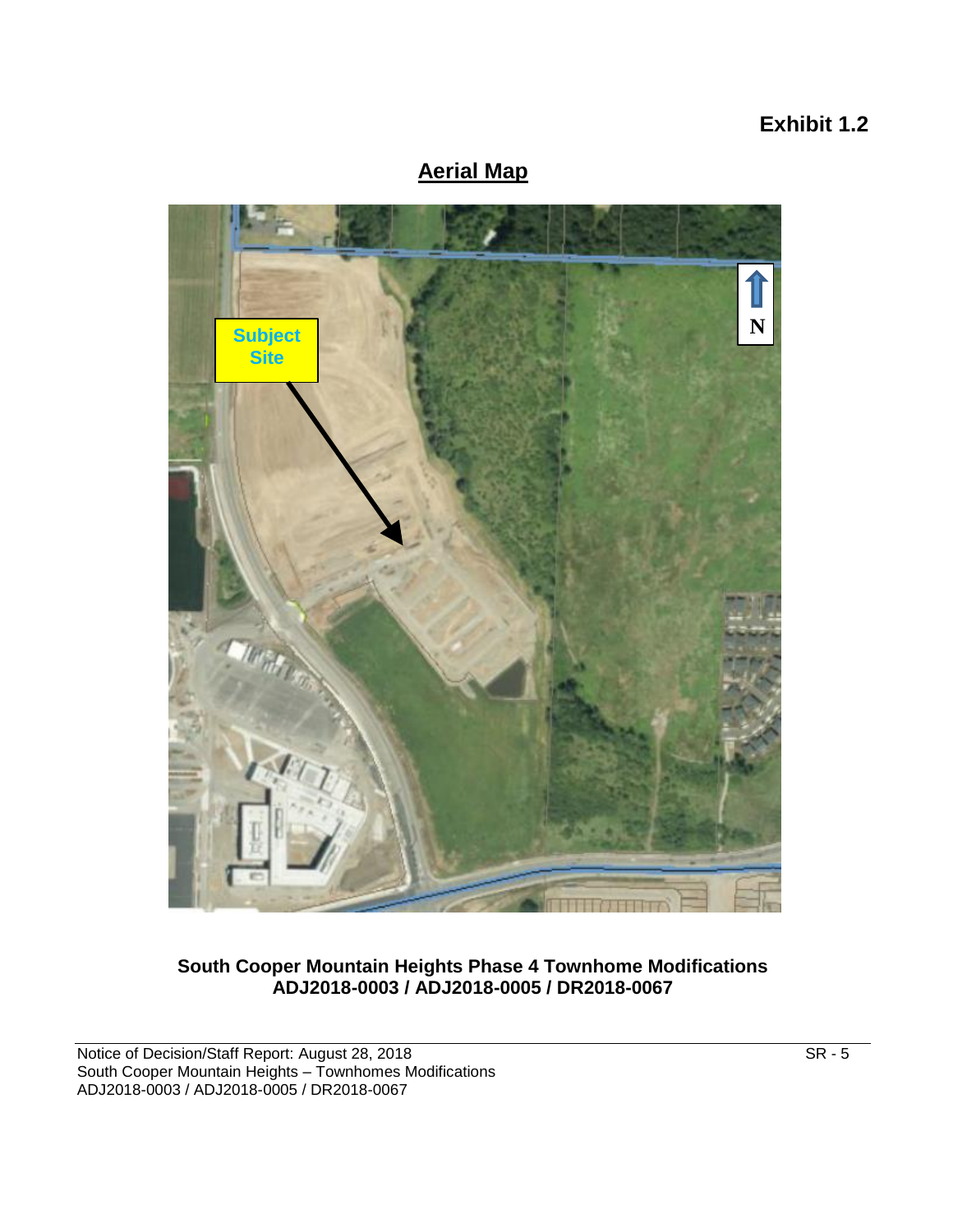# **BACKGROUND FACTS**

# **Key Application Dates**

| <b>Application</b>                          | <b>Submittal Date</b> | <b>Deemed</b><br><b>Complete</b> | $120$ -Day       | $365$ -Day*   |
|---------------------------------------------|-----------------------|----------------------------------|------------------|---------------|
| ADJ2018-0003<br>ADJ2018-0005<br>DR2018-0067 | May 16, 2018          | June 13, 2018                    | October 11, 2018 | June 13, 2019 |

\*Pursuant to Section 50.25.8 of the Development Code this is the latest date, without a continuance, by which a final written decision on the proposal can be made.

# **Existing Conditions Table**

| Zoning             | Urban Medium Density Residential (R2)                                  |                                   |  |
|--------------------|------------------------------------------------------------------------|-----------------------------------|--|
| <b>Current</b>     |                                                                        |                                   |  |
| <b>Development</b> | The site is currently undeveloped, but previously approved for 110     |                                   |  |
|                    | single-family attached dwelling units through DR2015-0071, proposed to |                                   |  |
|                    | be modified by this application.                                       |                                   |  |
| Site Size &        | $±10.5$ Acres                                                          |                                   |  |
| Location           |                                                                        |                                   |  |
| <b>NAC</b>         | <b>Neighbors Southwest</b>                                             |                                   |  |
| Surrounding        | Zoning:                                                                | Uses:                             |  |
| <b>Uses</b>        | North: Urban Standard Density (R7)                                     | North: Residential                |  |
|                    | South: City of Tigard – Residential (R-25<br>Medium High Density)      | South: Residential                |  |
|                    | Urban Standard Density (R5)<br>East:                                   | East: Residential                 |  |
|                    | West: Urban High Density (R1)                                          | West: Mountainside High<br>School |  |
|                    |                                                                        |                                   |  |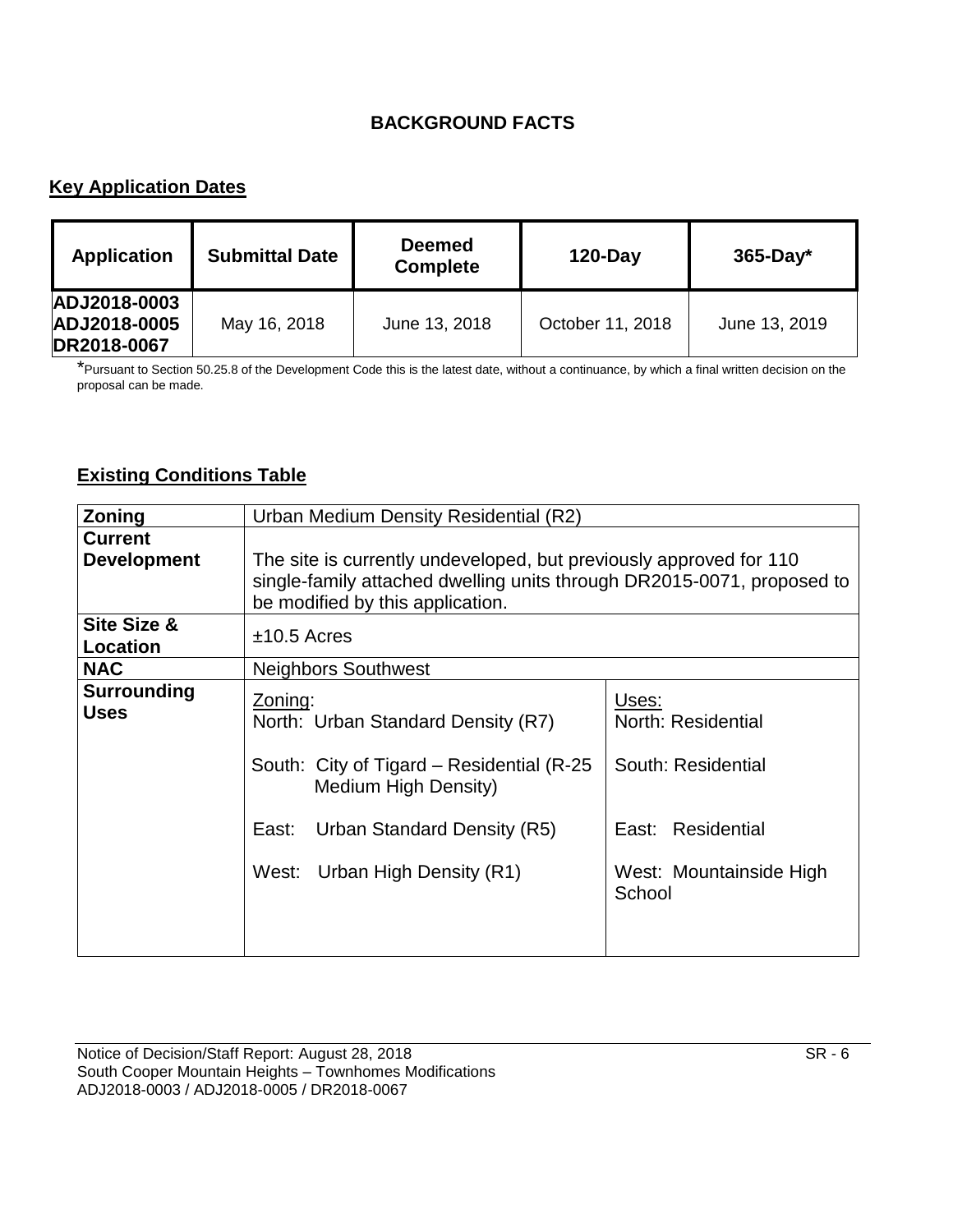## **Subject Site History**

The site is part of the previously approved South Cooper Mountain Heights PUD, approved by the Planning Commission on February 3, 2016 (CU2015-0006 / DR2015-0071 /LD2015-0013 / TP2015-0008 / ZMA2015-0006) and further modified by the Planning Commission on March 7, 2018 (CU2017-0005 / LD2017-0006 / LD2017-0014 / TP2017-0011). All critical facilities, including water, sanitary sewer, storm water, transportation, and fire protection, needed to serve the proposed townhomes were reviewed and approved as part of the PUD and are not proposed to be modified by the proposed exterior and minor site changes.

### **Project Overview**

The applicant, RES Construction Co., requests approval of two Minor Adjustments for front building and rear garage setbacks, and Design Review Two approval for exterior alterations and minor site changes to the approved, but not yet constructed South Cooper Mountain Heights Townhomes, approved as Phase 4 of the South Cooper Mountain Heights PUD. The proposed Design Review application does not propose to modify the number of proposed units (110 attached single-family residential units) the number of buildings, or the lot sizes or dimensions, modification of the previously approved townhomes are limited to the exterior elevations, building footprints, and other minor site changes. As such, all proposed utilities, critical, and essential facilities will not be modified from the most recent approval for the South Cooper Mountain Heights PUD, and will be in compliance with technical criteria listed herein, A through L.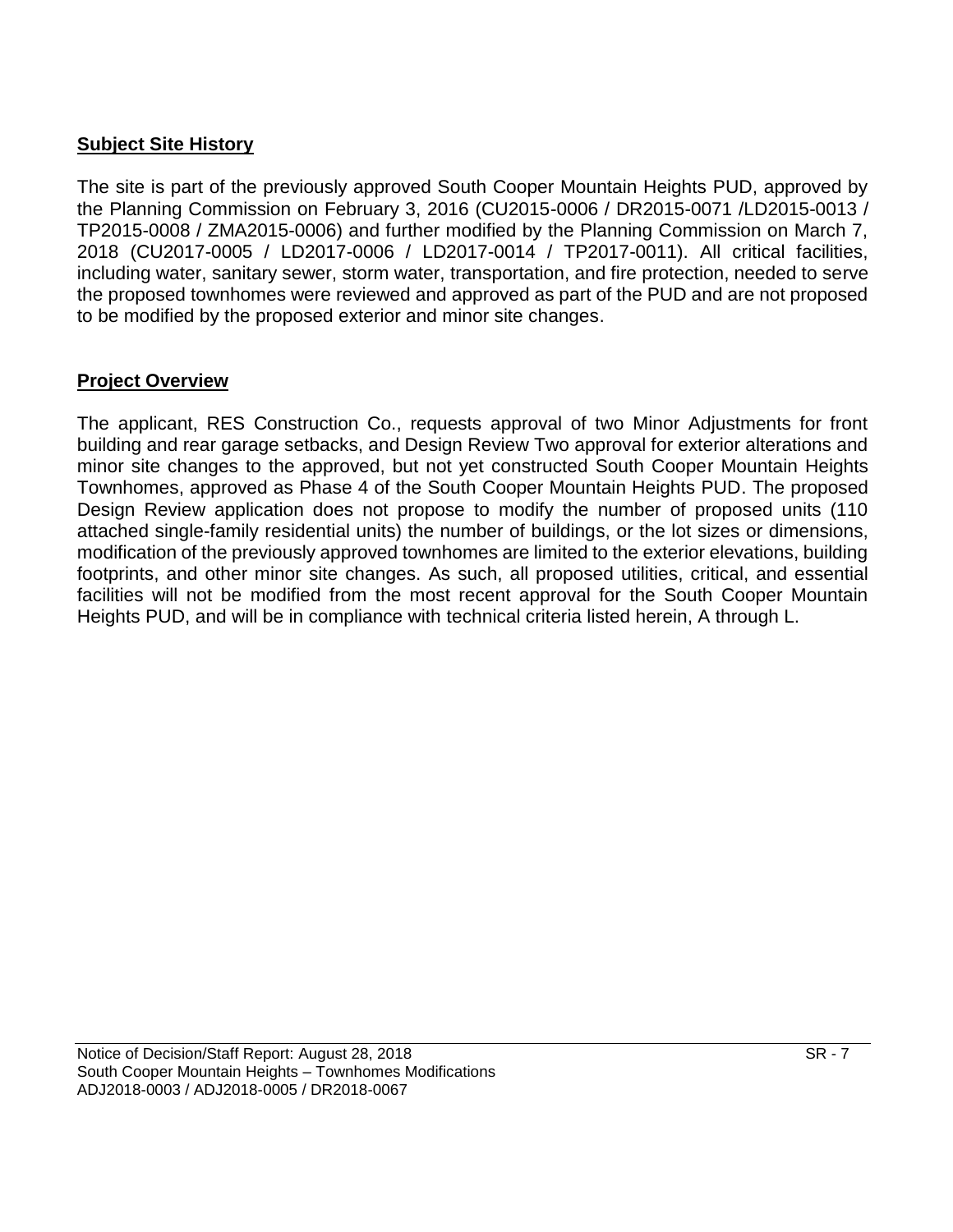#### **ATTACHMENT A**

# **FACILITIES REVIEW COMMITTEE TECHNICAL REVIEW AND RECOMMENDATIONS South Cooper Mountain Heights Townhomes Modifications ADJ2018-0003 / ADJ2018-0005 / DR2018-0067**

#### **Section 40.03 Facilities Review Committee:**

The Facilities Review Committee has conducted a technical review of the application, in accordance with the criteria contained in Section 40.03 of the Development Code. The Committee's findings and recommended conditions of approval are provided to the decisionmaking authority. As they will appear in the Staff Report, the Facilities Review Conditions may be re-numbered and placed in different order.

The decision-making authority will determine whether the application, as presented, meets the Facilities Review approval criteria for the subject application and may choose to adopt, not adopt, or modify the Committee's findings below.

**The Facilities Review Committee Criteria for Approval will be reviewed for all criteria that are applicable to the submitted application as identified below:**

 **All twelve (12) criteria are applicable to the submitted Design Review application, DR2018-0067.**

#### **A.** *All critical facilities and services related to the development have, or can be improved to have, adequate capacity to serve the proposed development at the time of its completion.*

Chapter 90 of the Development Code defines "critical facilities" to be services that include public water, public sanitary sewer, storm water drainage and retention, transportation, and fire protection. The Committee finds that the proposal includes necessary on-site and off-site connections and improvements to public water, public sanitary sewer and storm water drainage facilities.

The site is part of the previously approved South Cooper Mountain Heights PUD, approved by the Planning Commission on February 3, 2016 (CU2015-0006 / DR2015-0071 /LD2015-0013 / TP2015-0008 / ZMA2015-0006) and further modified by the Planning Commission on March 7, 2018 (CU2017-0005 / LD2017-0006 / LD2017-0014 / TP2017- 0011). All critical facilities, including water, sanitary sewer, storm water, transportation,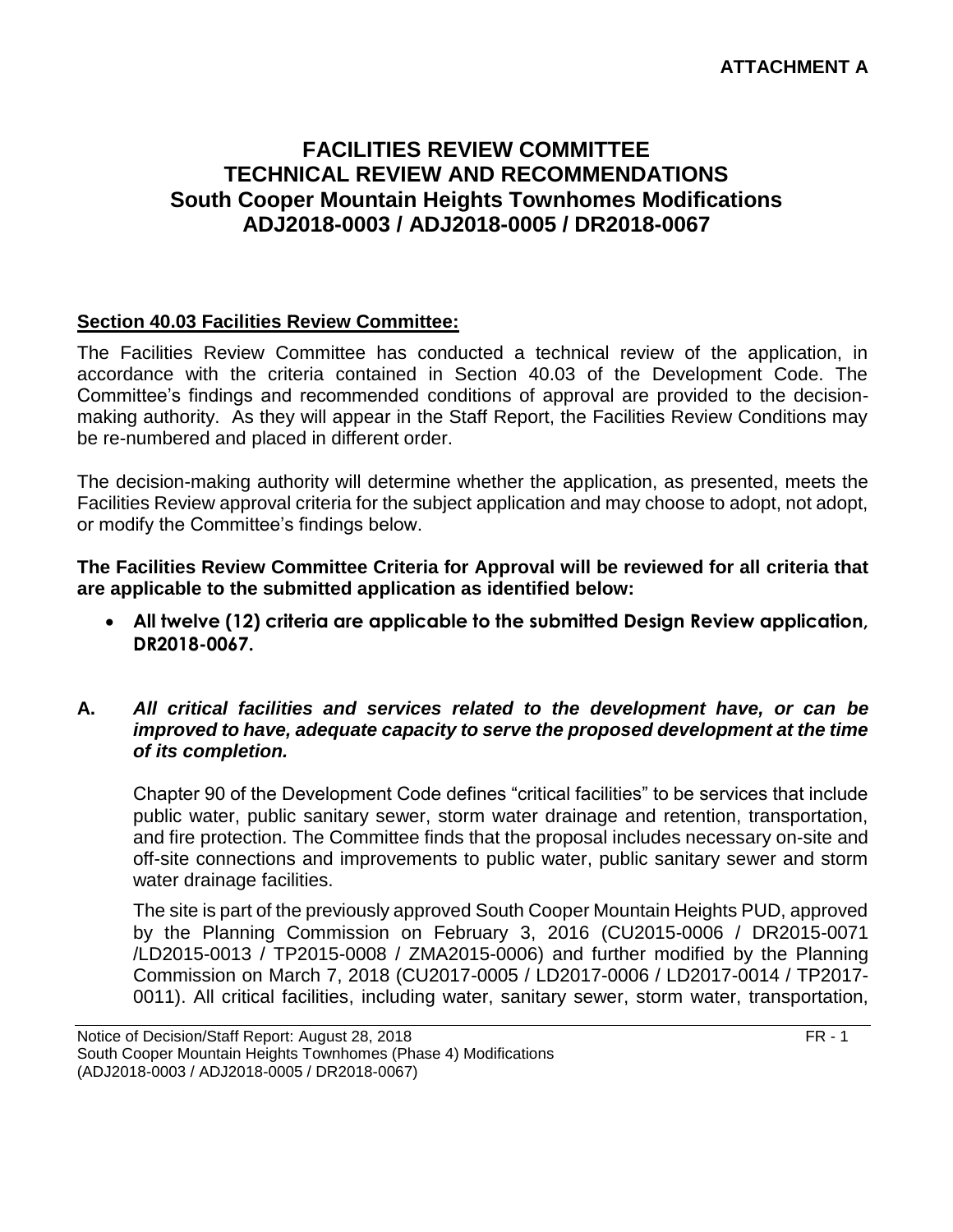and fire protection, needed to serve the proposed townhomes were reviewed and approved as part of the PUD and are not proposed to be modified by the proposed exterior and minor site changes.

As no changes to the total number of units is proposed, and only minor changes to the building footprint, such as awnings projecting above doorways, and the second and third story of the unit projecting outward thereby reducing the prominence of the garage, in addition to minor site changes as necessary, staff finds that the previously approved and constructed water, stormwater, and public sanitary sewer are sufficient to serve the development.

The conditions of approval applicable to Phase 4, per the South Cooper Mountain Heights PUD Modifications (CU2017-0005 / LD2017-0006 /LD2017-0014 / TP2017-0011) approved on March 7, 2018 by the Planning Commission are not proposed to be modified by this application. The Committee finds that the proposal will provide the critical facilities necessary for the proposed development and that those facilities will have adequate capacity to serve the development at the time of its completion.

Therefore, the Committee finds the proposal meets Criterion-A for approval.

**FINDING: Therefore, the Committee finds that, by meeting the conditions of approval, the proposal meets this criterion.** 

*B. Essential facilities and services are available, or can be made available, with adequate capacity to serve the development prior to occupancy. In lieu of providing essential facilities and services, a specific plan may be approved if it adequately demonstrates that essential facilities, services, or both will be provided to serve the proposed development within five years of occupancy.*

Chapter 90 of the Development Code defines "essential facilities" to be services that include schools, transit improvements, police protection, and pedestrian and bicycle facilities in the public right-of-way. The applicant's plans and materials were forwarded to City Transportation staff, City Police Department, and Tualatin Hills Park and Recreation District. The applicant does not propose to modify the number or type of dwelling units proposed, or to modify any proposed common or public open space facilities as part of this proposal. All active open space required with the PUD and previous approvals must be provided. No changes to pedestrian or bicycle facilities are proposed.

In summary of the above, the Committee finds that the proposed development will provide the required essential facilities, as conditioned.

Notice of Decision/Staff Report: August 28, 2018 FR - 2 South Cooper Mountain Heights Townhomes (Phase 4) Modifications (ADJ2018-0003 / ADJ2018-0005 / DR2018-0067)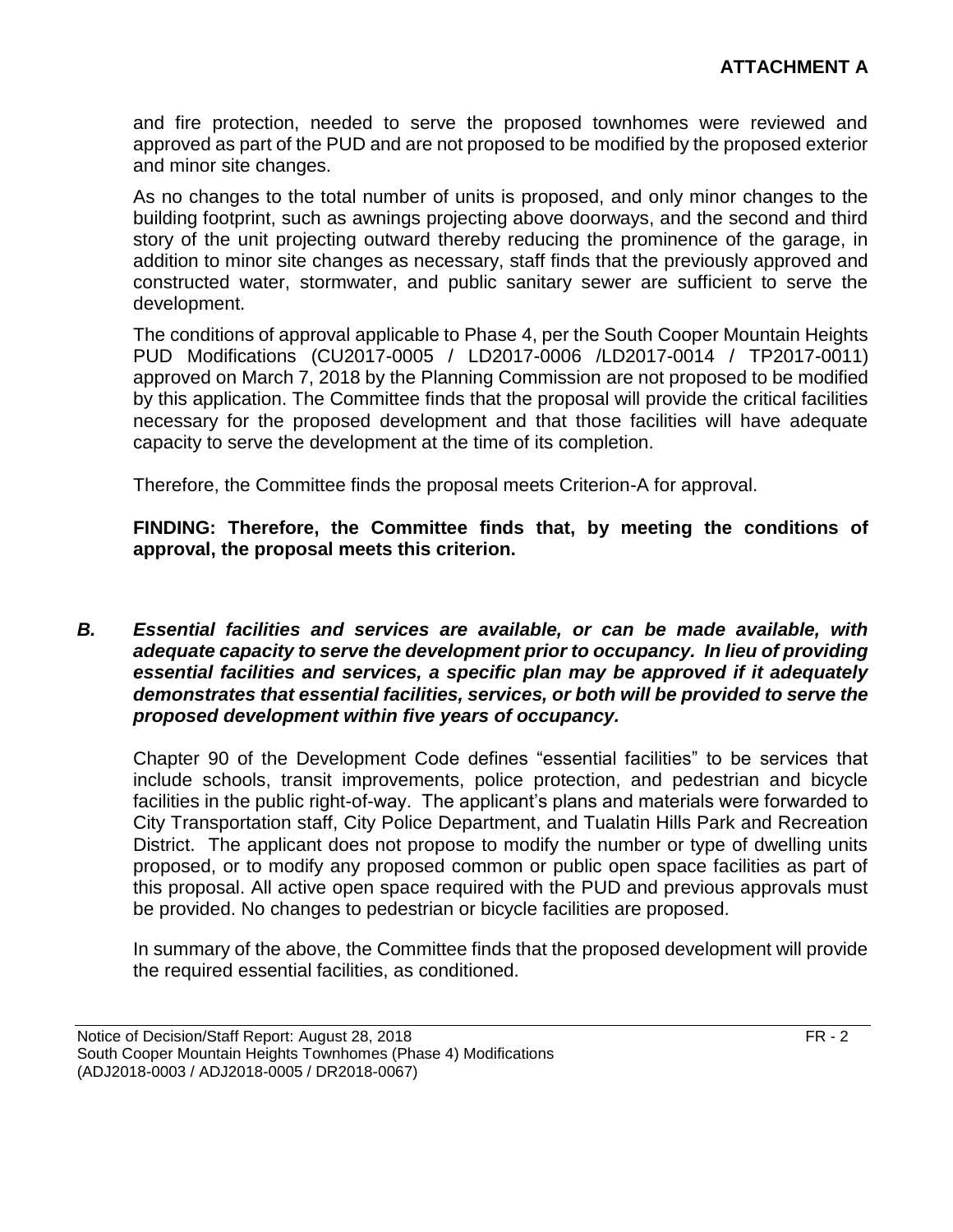**FINDING: Therefore, the Committee finds that by meeting the conditions of approval, the proposal meets the criterion.** 

*C. The proposal is consistent with all applicable provisions of Chapter 20 (Land Uses) unless the applicable provisions are modified by means of one or more applications which shall be already approved or which shall be considered concurrently with the subject proposal.*

Staff cites the Code Conformance Analysis chart below, which evaluates the project as it relates the applicable Code requirements of Chapter 20 for the Urban Medium Density (R2) zone as applicable to the above-mentioned criteria. As demonstrated on the chart, the development proposal meets all applicable standards of the proposed zone.

**FINDING: Therefore, the Committee finds that by meeting the conditions of approval, the proposal meets the criterion.** 

*D. The proposed development is consistent with all applicable provisions of Chapter 60 (Special Regulations) and all improvements, dedications, or both, as required by the applicable provisions of Chapter 60 (Special Regulations), are provided or can be provided in rough proportion to the identified impact(s) of the proposal.*

Staff cites the Code Conformance Analysis chart below, which evaluates the proposal as it relates the applicable Code requirements of Chapter 60 in response to the abovementioned criteria.

As stated in response to Criterion A, and as previously approved with the PUD, transportation staff have reviewed all proposed street improvements associated with the proposed attached residential dwelling units (Phase 4) development for compliance with the Beaverton Engineering Design Manual, which identifies street standards by planned classification. Other applicable provisions of Chapter 60 related to transportation (contained in Section 60.55) are addressed in response to Criterion A.

#### **Off-Street Parking (Section 60.30)**

The applicant states that each proposed unit will have at least the minimum number of offstreet parking spaces. Attached Dwellings have a minimum of 1.25 to 1.75 spaces per unit, depending on the number of bedrooms. Single Family Attached units will have 1- or 2-car garages, with some units also having a driveway parking space, for a total of 1-3 spaces per Single Family Attached unit. The applicant states that garage parking will be provided for 166 vehicles, and driveway parking for 122 vehicles. In total this will provide for 2.6 spaces per attached dwelling. Long-term bicycle parking is provided within garages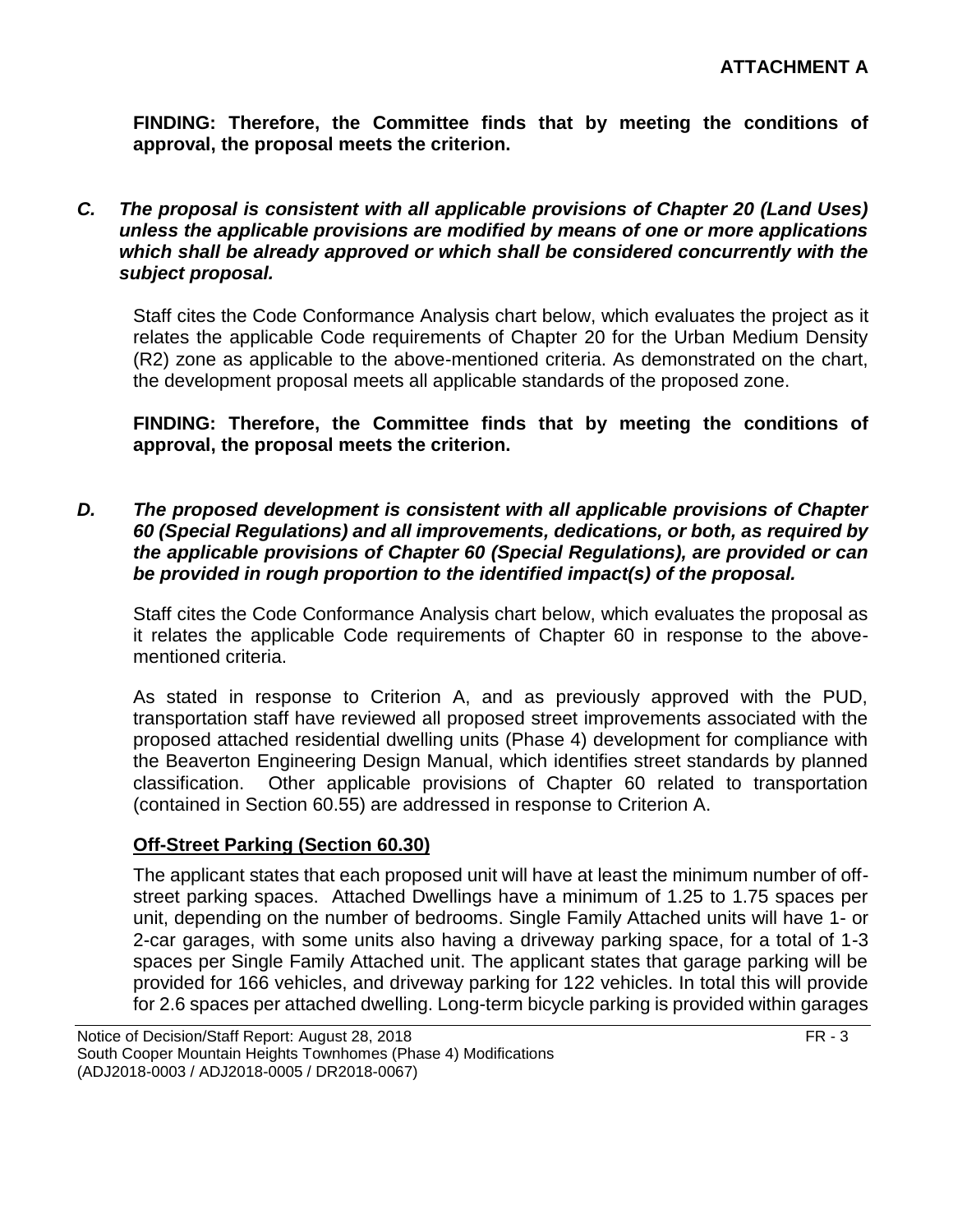for each dwelling unit. All previous off-street parking requirements are applicable as approved, as this proposal is not requesting a change to the number of attached singlefamily units.

#### **Transportation Facilities (Section 60.55)**

The proposed Phase 4 development is consistent with the assumptions made in the 2015 Traffic Impact Analyses. The mitigation measures required by the initial approval of the larger South Cooper Mountain Heights PUD development remain in effect. Therefore, the applicant, by meeting the conditions of approval associated with this application and with those associated with the larger PUD, will meet the City's requirements for transportation facilities.

As previously approved, the streets provide for safe and efficient circulation and access for motor vehicles, bicycles, and pedestrians. Bicycle and pedestrian connections provide for safe and efficient circulation and access for bicycles and pedestrians. Specific findings for this development proposal are provided below under the responses for Section 40.03.F. and G.

**FINDING: Therefore, the Committee finds that the proposal meets the criterion.** 

*E. Adequate means are provided or can be provided to ensure continued periodic maintenance and necessary normal replacement of the following private common facilities and areas, as applicable: drainage ditches, roads and other improved rights-of-way, structures, recreation facilities, landscaping, fill and excavation areas, screening and fencing, ground cover, garbage and recycling storage areas and other facilities not subject to maintenance by the City or other public agency.*

The applicant indicates that a Home Owner's Association (HOA) will be formed for the entire PUD, including the single-family attached (Phase 4) portion, with the owner(s) of said Phase 4 a party to the HOA, and therefore having responsibility for maintenance of all commonly owned facilities and tracts within the proposed development. Responsibility also includes all facilities and tracts such as trails, stormwater facilities, common area and landscaping, for example.

### **FINDING: Therefore, the Committee finds that by meeting the conditions of approval, the proposal meets the criterion.**

#### *F. There are safe and efficient vehicular and pedestrian circulation patterns within the boundaries of the development.*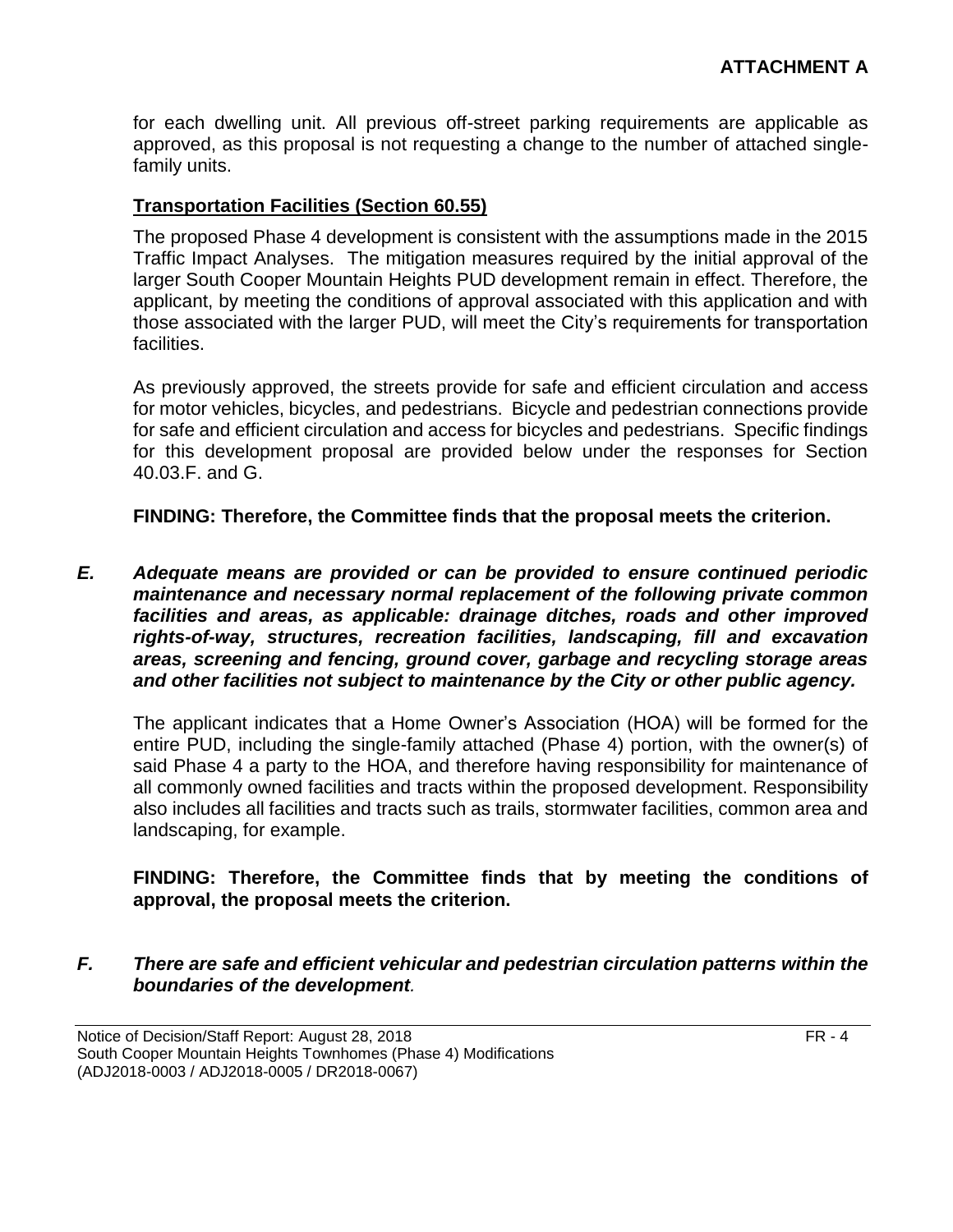All essential facilities including pedestrian and bicycle facilities in the public right-of-way, needed to serve the proposed townhomes were reviewed and approved as part of the PUD and are not proposed to be modified by the proposed exterior modifications and minor site changes.

As no changes to the total number of units, and only minor changes to the building footprint and site are proposed staff finds that the previously approved vehicular and pedestrian circulation patterns within the boundaries of the project are sufficient to serve the development.

#### **FINDING: Therefore, the Committee finds that the proposal meets the criterion.**

#### *G. The development's on-site vehicular and pedestrian circulation systems connect to the surrounding circulation systems in a safe, efficient, and direct manner.*

All essential facilities such as pedestrian and bicycle facilities in the public right-of-way needed to serve the proposed townhomes were reviewed and approved as part of the PUD and are not proposed to be modified by the proposed exterior and minor site changes.

As no changes to the total number of units, and only minor changes to the building footprint and site are proposed, staff finds that the previously approved vehicular and pedestrian circulation patterns within the boundaries of the project are sufficient to serve the development. No changes to streets, sidewalks and trails are proposed.

#### **FINDING: Therefore, the Committee finds that the proposal meets the criterion.**

#### *H. Structures and public facilities serving the development site are designed in accordance with adopted City codes and standards and provide adequate fire protection, including, but not limited to, fire flow.*

Fire protection will be provided by Tualatin Valley Fire & Rescue (TVF&R) Department. All critical facilities such as fire protection, needed to serve the proposed townhomes were reviewed and approved as part of the PUD and are not proposed to be modified by the proposed exterior and minor site changes. No changes to the provision of fire services are proposed.

Specific details regarding fire flow and hydrant placement will be reviewed for flow calculations and hydrant locations during site development and building permit stages.

#### **FINDING: Therefore, the Committee finds the proposal meets the criterion.**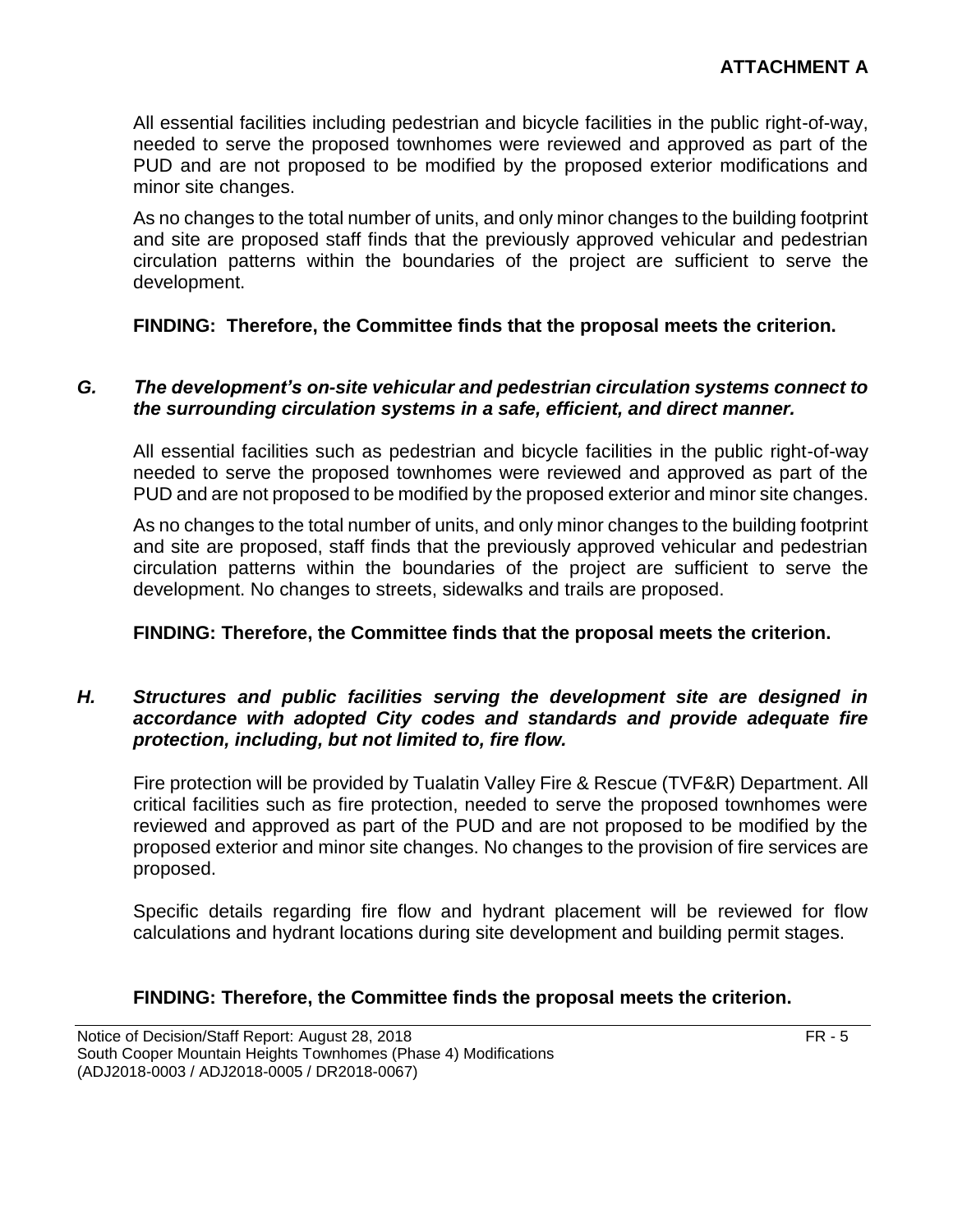*I.* **Structures and public facilities serving the development site are designed in accordance with adopted City codes and standards and provide adequate protection from hazardous conditions due to inadequate, substandard or illdesigned development.**

The applicant states that all streets and public facilities are designed in accordance with the City of Beaverton's Engineering Design Manual (EDM) or have been previously approved to be modified, and thus should provide protection from crime, accident and hazardous conditions. All proposed sidewalks and walkways will be adequately lighted to meet the minimum applicable Design Standards as a Condition of Approval.

The Committee finds that review of the construction documents at the building and site development permit stages will ensure protection from hazardous conditions due to inadequate, substandard or ill-designed development.

**FINDING: Therefore, the Committee finds that by meeting the conditions of approval, the proposal meets the criterion.** 

*J. Grading and contouring of the development site is designed to accommodate the proposed use and to mitigate adverse effect(s) on neighboring properties, public right-of-way, surface drainage, water storage facilities, and the public storm drainage system.*

Site grading is not proposed to be substantially modified with the proposed design changes. Streets and public facilities to serve the townhomes have already been constructed. No grading adjacent to the PUD boundaries is proposed which would affect neighboring properties.

**FINDING: Therefore, the Committee finds that by meeting the conditions of approval, the proposal meets the criterion.** 

#### *K. Access and facilities for physically handicapped people are incorporated into the development site and building design, with particular attention to providing continuous, uninterrupted access routes.*

The applicant will be required to meet all applicable accessibility standards of the International Building Code, Fire Code and other standards as required by the American Disabilities Act (ADA). Compliance with ADA requirements are reviewed at the time of Building Permit application. Any required on-site pedestrian routes will meet the standards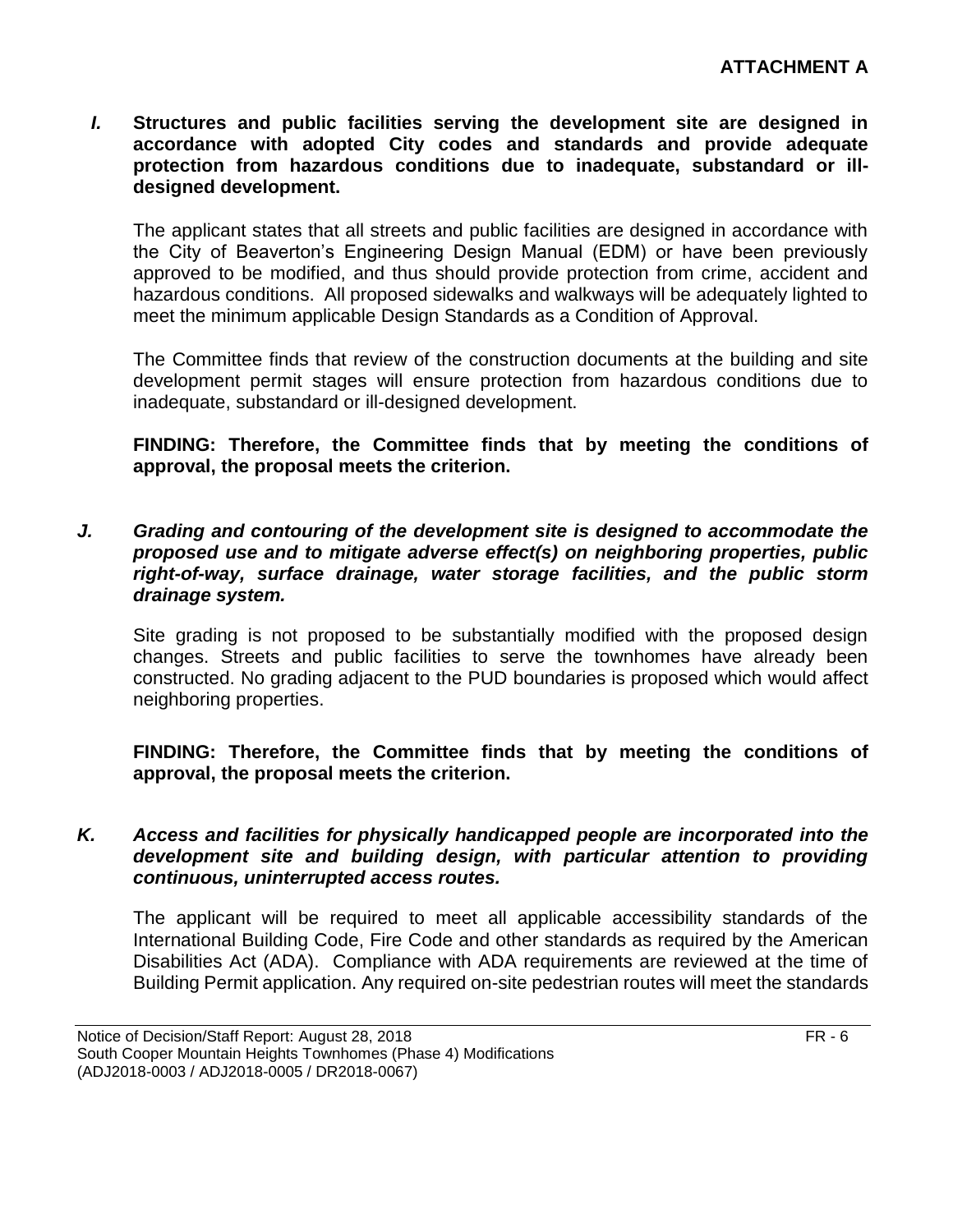of the American with Disabilities Act (ADA). ADA ramps will be provided within the development to facilitate accessible travel.

Conformance with the technical design standards for Code accessibility requirements are to be shown on the approved construction plans associated with Site Development and Building Permit approvals. Staff finds that review of the proposed plans at Site Development and Building Permit stages are sufficient to guarantee compliance with accessibility standards.

Therefore, the Committee finds that by meeting the conditions of approval, the site will be in conformance with ADA requirements, and would thereby be in conformance with Development Code Section 60.55.65.

**FINDING: Therefore, the Committee finds that the proposal meets the criterion for approval.**

#### *L. The proposal contains all applicable application submittal requirements as specified in Section 50.25.1 of the Development Code.*

The applicant submitted the application packet on May 16, 2018. Staff deemed the application complete on June 13, 2018. In review of the materials during the application review, the Committee finds that all applicable application submittal requirements, identified in Section 50.25.1 are contained within this proposal.

#### **FINDING: Therefore, the Committee finds the proposal meets the criterion for approval.**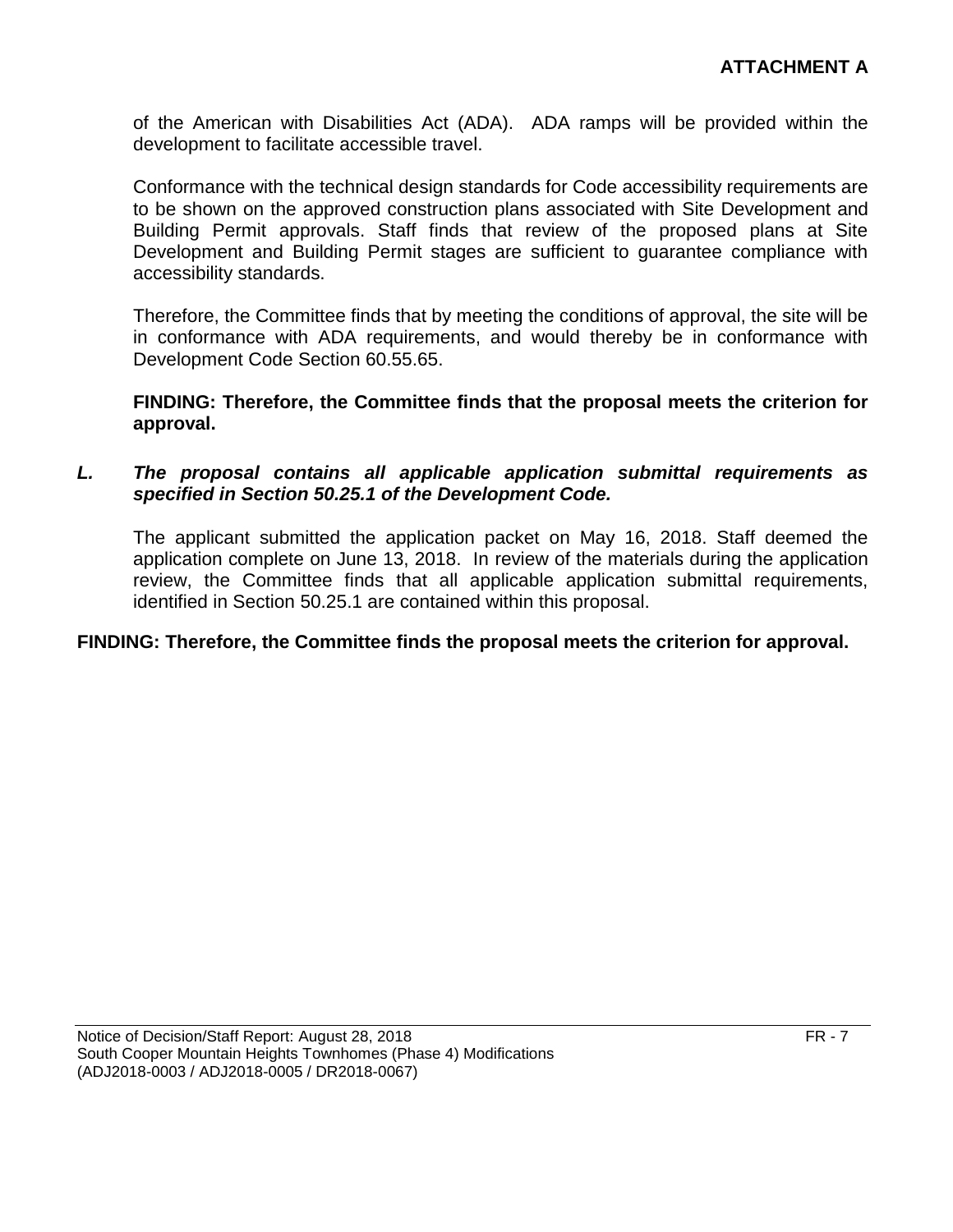| <b>Code Conformance Analysis</b>                        |  |
|---------------------------------------------------------|--|
| <b>Chapter 20 Use and Site Development Requirements</b> |  |

| <b>CODE</b><br><b>STANDARD</b>    | <b>CODE REQUIREMENT</b>                                                                                              | <b>PROJECT PROPOSAL</b>                                                                                                                                                                                                                                                                                                                                                                                                                                                      | <b>MEETS</b><br>CODE?             |
|-----------------------------------|----------------------------------------------------------------------------------------------------------------------|------------------------------------------------------------------------------------------------------------------------------------------------------------------------------------------------------------------------------------------------------------------------------------------------------------------------------------------------------------------------------------------------------------------------------------------------------------------------------|-----------------------------------|
|                                   | <b>Development Code Section 20.05.20 (Uses)</b>                                                                      |                                                                                                                                                                                                                                                                                                                                                                                                                                                                              |                                   |
| R <sub>2</sub>                    | Permitted                                                                                                            | <b>Attached Single-Family Dwellings</b>                                                                                                                                                                                                                                                                                                                                                                                                                                      | <b>YES</b>                        |
|                                   | Development Code Section 20.25.05 - Density Calculations                                                             |                                                                                                                                                                                                                                                                                                                                                                                                                                                                              |                                   |
| Minimum<br>Residential<br>Density | 110 Units of townhomes<br>were approved in the South<br><b>Cooper Mountain Heights</b><br>PUD.                       | The applicant proposes 110 units.                                                                                                                                                                                                                                                                                                                                                                                                                                            | <b>YES</b>                        |
|                                   |                                                                                                                      | Development Code Section 20.05.15 (Site Development Standards)                                                                                                                                                                                                                                                                                                                                                                                                               |                                   |
| Minimum Lot Area                  | R2 - 2,000 sq. ft. / DU                                                                                              | Adjusted with approved PUD, no<br>further modifications proposed.                                                                                                                                                                                                                                                                                                                                                                                                            | N/A                               |
| Minimum Yard<br><b>Setbacks</b>   | Required:<br>Front Yard: 10 feet<br>Side Yard: 5 feet<br>Rear Yard: 15 feet<br>Minimum between buildings:<br>6 feet. | The applicant is only proposing a<br>change to the Rear-Loaded<br>Townhomes with driveway parking<br>rear and front setbacks. No<br>modification to previously approved<br>setbacks for all other units.<br>Rear loaded townhomes with<br>driveway parking:<br>Front building setback: 9 feet.<br>Side setback: 5-feet or 10-feet plus<br>(10-feet for corner lots) unchanged<br>from previous approval.<br>Rear building setback: 13.5-feet<br>Rear Garage setback: 20 feet | <b>See ADJ</b><br><b>Findings</b> |
| Maximum Building<br>Height        | $R2 - 40$ feet                                                                                                       | The applicant proposes a<br>maximum building height of 40 feet,<br>which will be verified at the time of<br>building permit.                                                                                                                                                                                                                                                                                                                                                 | <b>YES</b>                        |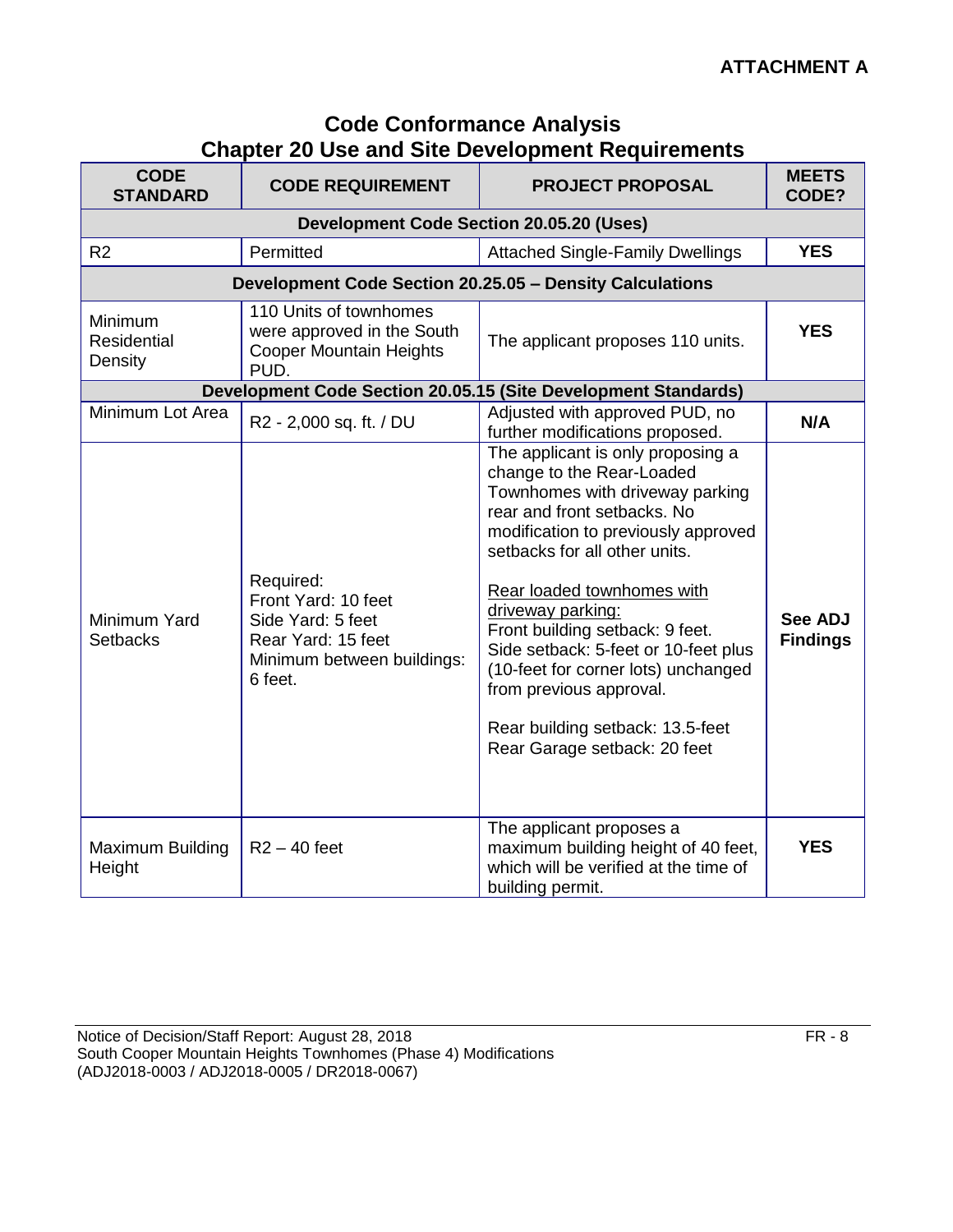# **Chapter 60 Special Requirements**

| <b>CODE</b><br><b>STANDARD</b>                                  | <b>CODE REQUIREMENT</b>                                                                                                                                            | <b>PROJECT PROPOSAL</b>                                                                                                        | <b>MEETS</b><br>CODE?     |
|-----------------------------------------------------------------|--------------------------------------------------------------------------------------------------------------------------------------------------------------------|--------------------------------------------------------------------------------------------------------------------------------|---------------------------|
|                                                                 | <b>Development Code Section 60.05</b>                                                                                                                              |                                                                                                                                |                           |
| Design Review Principles,<br><b>Standards, and Guidelines</b>   | Requirements for new<br>development and redevelopment.                                                                                                             | Design Review Standards and<br>Guidelines will be reviewed in<br>the Design Review portion of<br>the staff report.             | See DR<br><b>Findings</b> |
|                                                                 | <b>Development Code Section 60.10</b>                                                                                                                              |                                                                                                                                |                           |
| <b>Floodplain Regulations</b>                                   | Requirements for properties<br>located in floodplain, floodway, or<br>floodway fringe.                                                                             | The site is not located within a<br>Floodplain.                                                                                | N/A                       |
|                                                                 | <b>Development Code Section 60.12</b>                                                                                                                              |                                                                                                                                |                           |
| Habitat Friendly and Low Impact<br><b>Development Practices</b> | Optional program offering various<br>credits available for use of specific Impact Development credits<br>Habitat Friendly or Low Impact<br>Development techniques. | No Habitat Friendly or Low<br>requested.                                                                                       | N/A                       |
|                                                                 | <b>Development Code Section 60.30</b>                                                                                                                              |                                                                                                                                |                           |
| Off-street motor<br>vehicle parking                             | <b>Attached Single Family</b><br>1.75 space per unit= 193 spaces<br>minimum.                                                                                       | The applicant proposes 288<br>parking spaces, more than the<br>minimum and less than the<br>maximum.                           | <b>YES</b>                |
| <b>Required Bicycle Parking</b>                                 | No bicycle parking is required for<br>single family attached dwellings.                                                                                            | The applicant has provided<br>bicycle parking at one space<br>per unit in garages.                                             | N/A                       |
|                                                                 |                                                                                                                                                                    |                                                                                                                                |                           |
|                                                                 | <b>Development Code Section 60.55</b>                                                                                                                              |                                                                                                                                |                           |
| <b>Transportation Facilities</b>                                | Regulations pertaining to the<br>construction or reconstruction of<br>transportation facilities.                                                                   | <b>Refer to Facilities Review</b><br>Committee findings herein.                                                                | YES w/<br><b>COA</b>      |
| <b>Development Code Section 60.60</b>                           |                                                                                                                                                                    |                                                                                                                                |                           |
| <b>Trees &amp; Vegetation</b>                                   | Regulations pertaining to the<br>removal and preservation of trees. Plan Two application was                                                                       | No Tree Plan application<br>submitted for the Phase 4<br>portion of the PUD. A Tree<br>approved as part of the overall<br>PUD. | N/A                       |
|                                                                 | <b>Development Code Section 60.65</b>                                                                                                                              |                                                                                                                                |                           |

Notice of Decision/Staff Report: August 28, 2018 **FR** - 9 South Cooper Mountain Heights Townhomes (Phase 4) Modifications (ADJ2018-0003 / ADJ2018-0005 / DR2018-0067)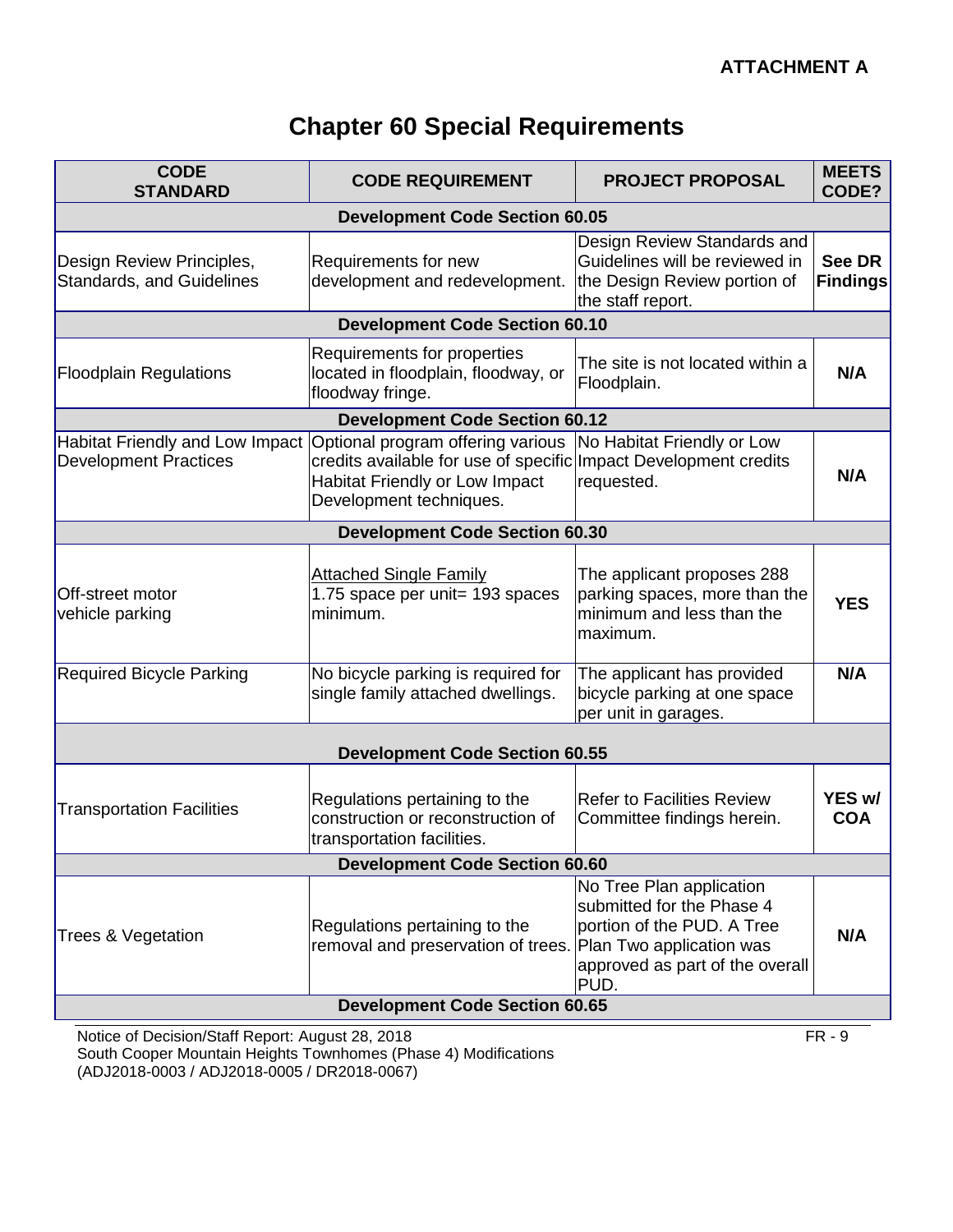| Utility Undergrounding        | All existing overhead utilities and<br>any new utility service lines within<br>the project and along any existing<br>frontage, except high voltage lines<br>(>57kV) must be placed<br>underground. | The applicant indicates all<br>utilities will be placed<br>underground. To ensure the<br>proposal meets requirements<br>of this code section, staff<br>recommends a condition<br>requiring undergrounding<br>completion prior to occupancy.<br>No modification to previously<br>approved underground utilities<br>proposed. | N/A |
|-------------------------------|----------------------------------------------------------------------------------------------------------------------------------------------------------------------------------------------------|-----------------------------------------------------------------------------------------------------------------------------------------------------------------------------------------------------------------------------------------------------------------------------------------------------------------------------|-----|
|                               | <b>Development Code Section 60.67 Significant Natural Resources</b>                                                                                                                                |                                                                                                                                                                                                                                                                                                                             |     |
| Significant Natural Resources | Regulations pertaining to<br><b>Significant Natural Resources</b>                                                                                                                                  | Resource protection for<br><b>SNRAs were reviewed and</b><br>approved in the SCM Heights<br>PUD, no modifications to<br>those approvals related to<br>natural resources are<br>proposed.                                                                                                                                    | N/A |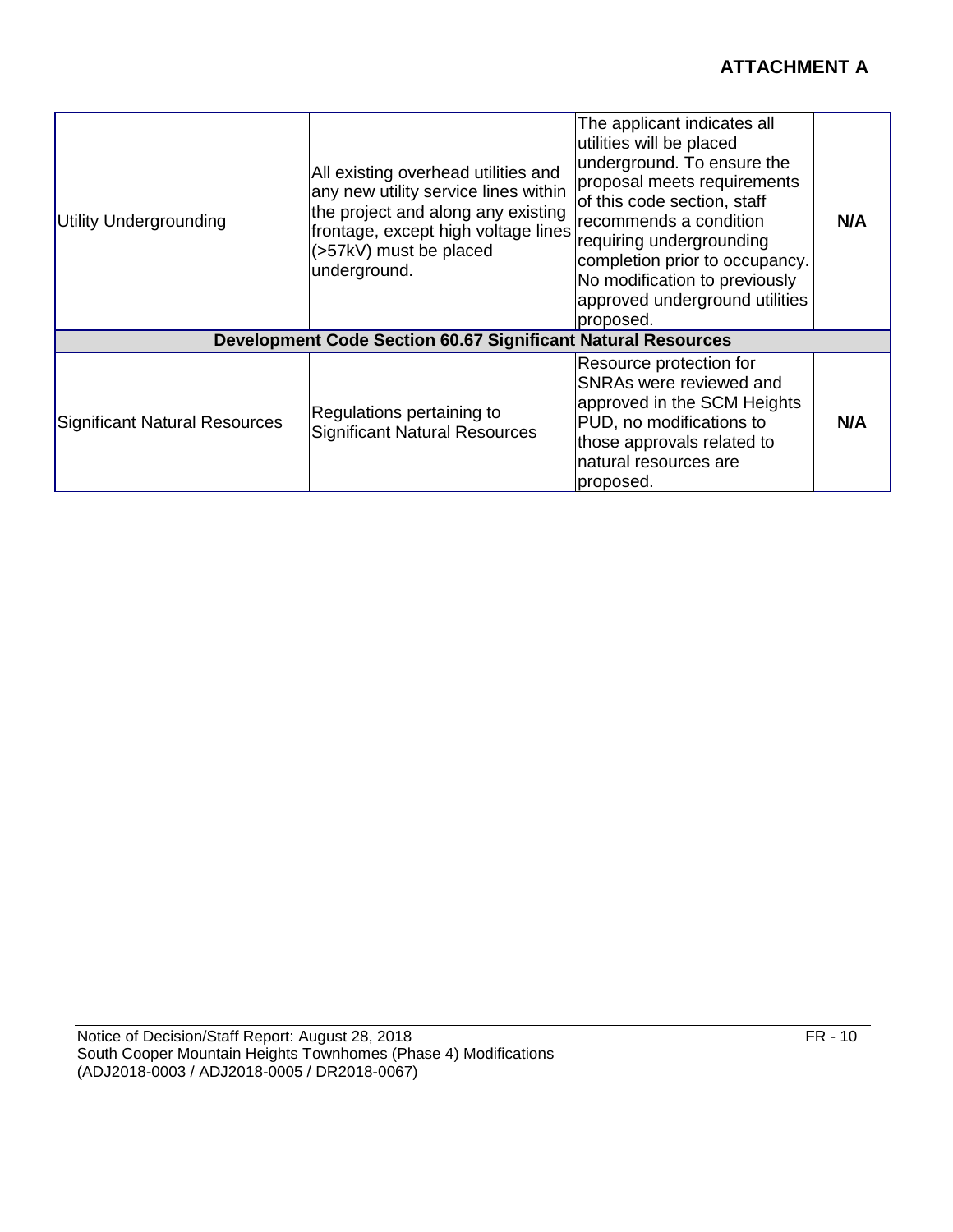#### **ADJ2018-0003 ANALYSIS AND FINDINGS FOR MINOR ADJUSTMENT**

#### *Section 40.10.15.1.C Approval Criteria*

*In order to approve a Minor Adjustment application, the decision making authority shall make findings of fact based on evidence provided by the applicant demonstrating that all the following criteria are satisfied:*

*1. The proposal satisfies the threshold requirements for a Minor Adjustment application.*

Section 40.100.15.1.A.1 Threshold: *An application for Minor Adjustment shall be required when the following threshold applies:*

*Involves up to and including a 10% adjustment from the numerical Site Development Requirements specified in Chapter 20 (Land Uses). This threshold does not apply where credits have been earned for height increase through Habitat Friendly Development Practices, as described in Section 60.12.40.4., .5, .6., and .7.*

The minimum rear setback for a building in the R2 zone is 15 feet. The applicant proposes a 13.5 foot rear building setback, equating to a reduction of one and one-half feet for the Rear-Loaded townhomes with driveway parking. This is requested in order to project the second and third floor living areas of each unit out towards the alleyway, thereby increasing the square footage of each unit. The applicant states this will allow for more livable square footage, while still meeting the on-site parking requirements, as well as reducing the prominence of the garage. The proposed deviation is a 10% adjustment to the minimum rear setback.

#### **Therefore, staff finds that the proposal meets the criterion for approval.**

#### *2. The application complies with all applicable submittal requirements as specified in Section 50.25.1. and includes all applicable City application fees.*

The City of Beaverton received the appropriate fee for a Minor Adjustment application.

#### **Therefore, staff finds that the proposal meets the criterion for approval.**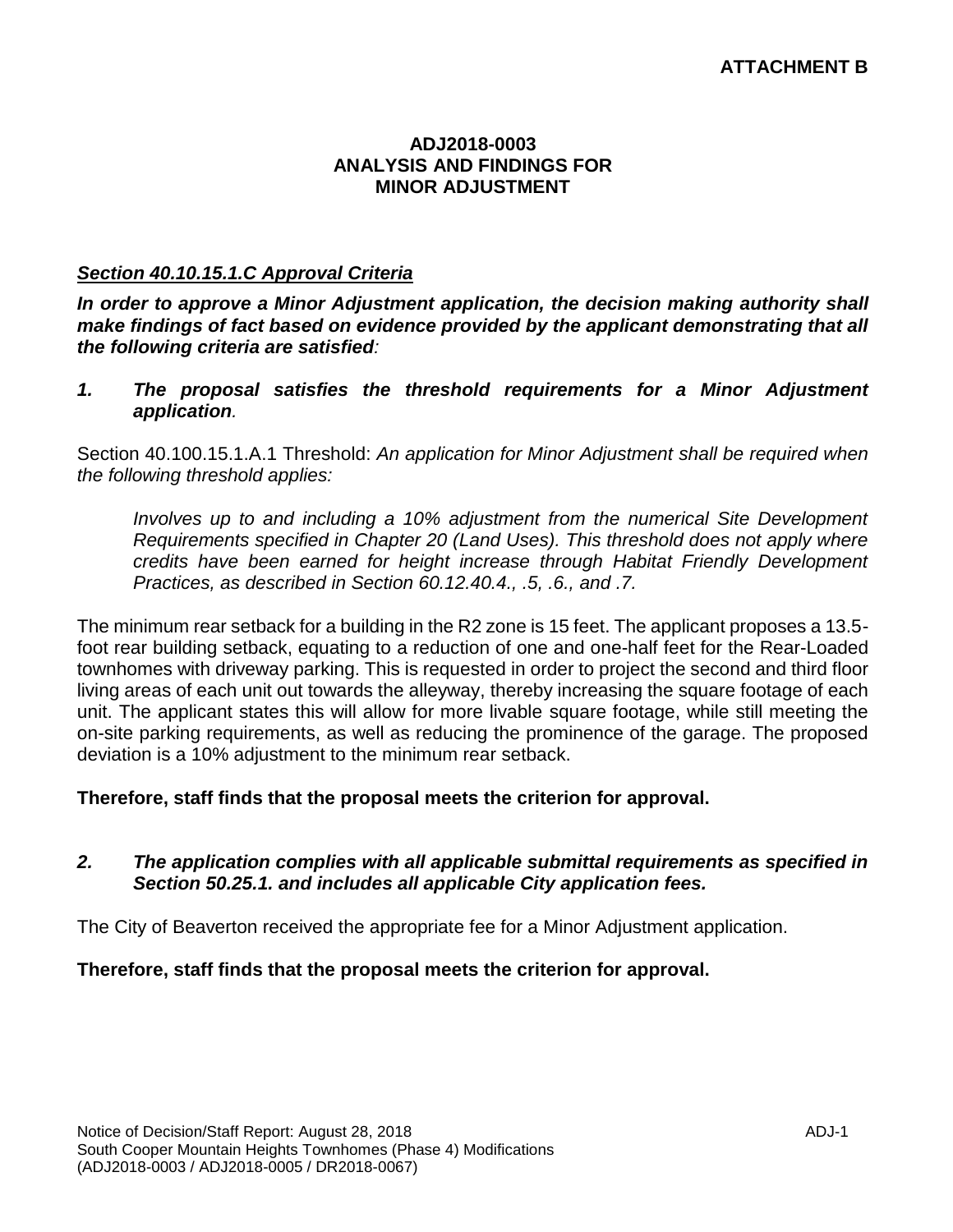#### *3. Special conditions or circumstances exist on the site that make it physically difficult or impossible to meet the applicable development standard for an otherwise acceptable proposal.*

The applicant requests the Minor Adjustment due to the location of the six-foot wide public utility easement (PUE) placement traversing the rear lot line of the rear-loaded townhome units (lots 9– 47) immediately adjacent to each garage door. As a structure cannot be placed within an easement, the applicant has been faced with ensuring the building and footings are outside the easement area. In the R2 zoning district garages must be located either at 18.5 feet or greater, or 5 feet or less from the property line they face in order to either preclude or allow parking between the garage door and the alley. As the PUE precludes the placement of the garage door at 5 feet or less from the rear property line the 18.5 feet or greater setback for the garage door applies. With the garage door at 18.5 feet, the rear building setback is 15 feet for non-garage portions of the building. The applicant requests to reduce the rear building (non-garage) setback to 13.5 feet in order to add more square footage to each unit. Garage doors will remain at 18.5 feet in order to accommodate vehicular parking with the upper floors cantilevered over the driveway. As the PUD precludes the five foot or less garage setback the building footprint of the townhouse is constrained by the 18.5 foot garage and 15 foot building setback, making development of the rear loaded townhome lots physically difficult.

#### **Therefore, staff finds that the proposal meets the criterion for approval.**

#### *4. The special conditions and circumstances do not result from the actions of the applicant and such conditions and circumstances do not merely constitute financial hardship or inconvenience.*

The applicant states that the placement of the public utility easements on the subject site for each individual property is not a result from the actions of the applicant. The requested adjustment allows for provisions of all required services while still allowing for attached single-family development. The request to reduce the rear setback does not stem from financial hardship or inconvenience. The applicant states that PGE requires a 6-foot public utility easement be placed immediately adjacent to the garage door, as designed. Moreover, that engineering specifications require building foundation wall footings to extend one foot beyond an exterior wall near the garage, thereby limiting the applicant's ability to move the garage door out towards the alley, which would have effectively allowed the applicant to reduce the setback from 18.5 feet from garage door down to 5 feet without the Minor Adjustment. Staff concur with the applicant, that the project site is encumbered with the PUE adjacent to the garage door and rear of the building, and that moving the garage door rather than seeking the adjustment is not a viable option. As a result, the applicant is seeking to project the second and third stories of each unit out towards the alley, an additional one and one-half feet from building face, thereby maximizing the residential floor space within each home.

#### **Therefore, staff finds that the proposal meets the criterion for approval.**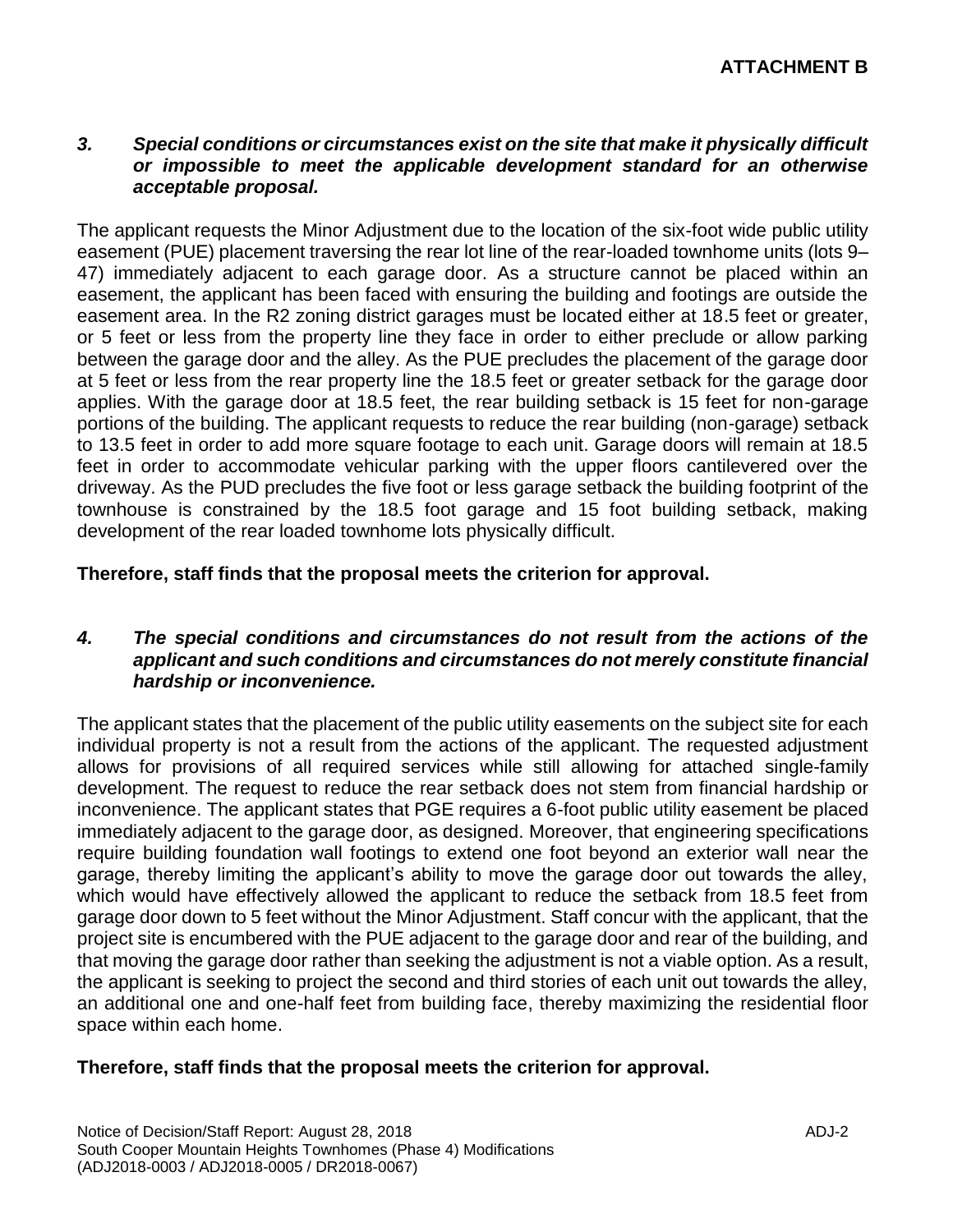#### *5. Granting the adjustment as part of the overall proposal will not obstruct pedestrian or vehicular movement.*

The applicant indicates no pedestrian circulation or vehicular movement will be obstructed because the extension of the rear face of the townhome unit will take place solely within individual lots. Sidewalks for pedestrian circulation will be protected from vehicular parking by ensuring garages are setback a minimum of18.5 feet.

Staff finds that granting the adjustment, as proposed, will have no impact on pedestrian or vehicular movement through the subdivision.

#### **Therefore, staff finds that the proposal meets the criterion for approval.**

#### *6. City designated significant trees and/or historic resources, if present, will be preserved.*

There are no City-designated trees and/or historic resources on the townhome sites.

**Therefore, staff finds that this criterion is not applicable.**

#### *7. If more than one adjustment is being requested concurrently, the cumulative effect of the adjustments will result in a proposal which is still consistent with the overall purpose of the applicable zoning district.*

The applicant proposes two Minor Adjustments, one to rear setback and the other to front setback within the Phase 4 project area of the South Cooper Mountain Heights PUD, specifically for the single-family attached product. As previously addressed, the 6-foot public utility easement requirements at the rear of the affected rear loaded townhome lots, immediately adjacent to the garage door and rear building wall have created an unintended situation, a reduction of size of buildable area. This in turn has created a difficult circumstance for development of the affected lots to occur as previously designed and approved. The applicant is also not able to reduce the driveway approach to five feet or less, as allowed by the Development Code, because the public utility easement is located immediately adjacent to the proposed garage door, set at 18.5 feet from the alley, thus leaving limited options, such as projecting the second and third stories out over the garage. Given the constraints at the rear of the site the applicant requests to bump out the front of the building by one additional foot into the front setback, thus reducing the front setback to nine feet rather than meeting the ten-foot setback to accommodate additional building area.

The applicant has requested a reduction to the rear and front setbacks of the rear loaded townhouse portion of South Cooper Mountain Heights PUD Phase 4 (lots 9 to 47) as described in this application and the other Minor Adjustment application (ADJ2018-0005). The proposed adjustments do not total more than 10% in each instance. Staff finds that the cumulative impacts of the requested setback adjustments are internal to the affected townhome lots, and do not affect the overall purpose of the R2 zoning district. Specifically, the 18.5-foot distance from the garage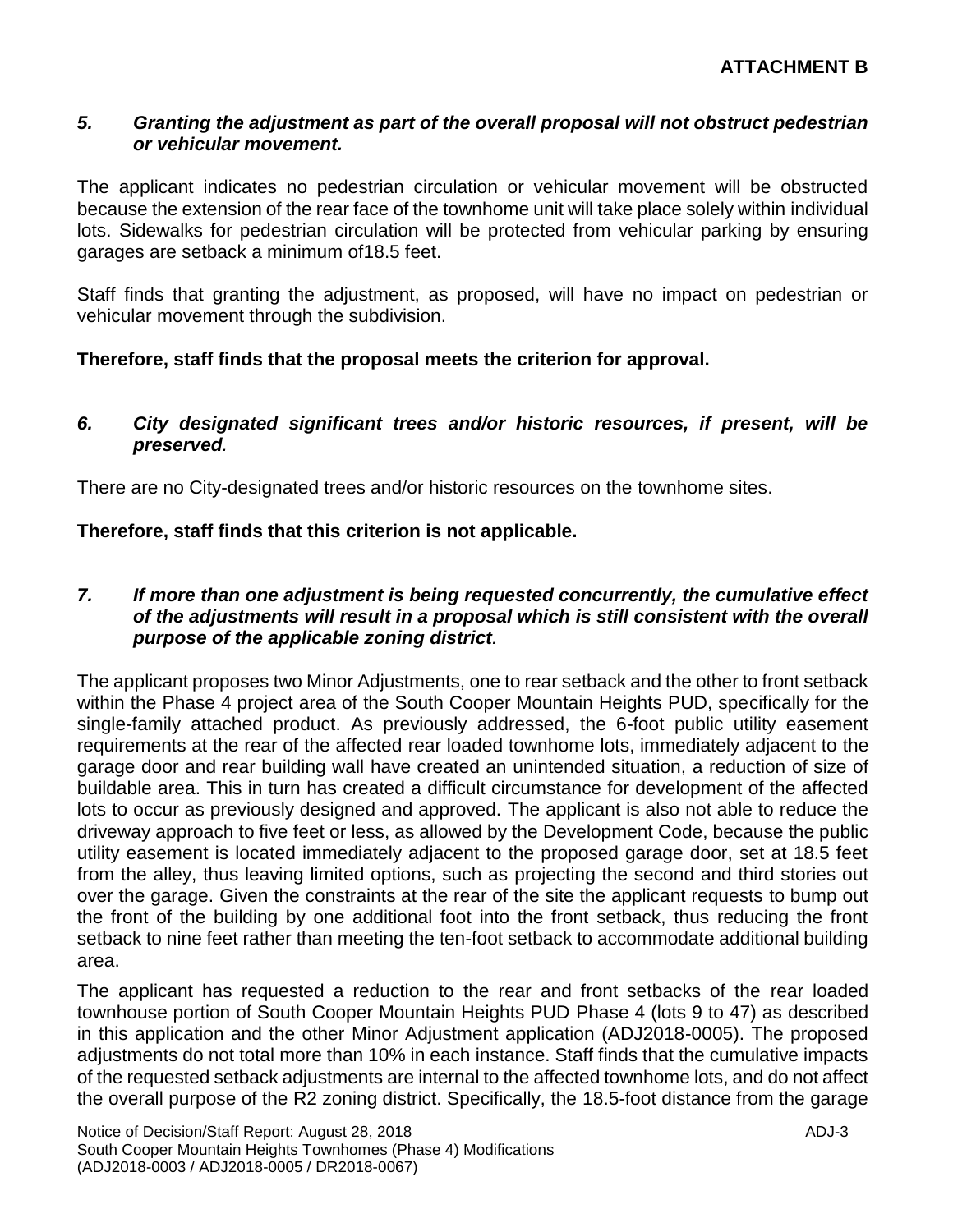door to the alley tract edge will be maintained in order to prevent a parked vehicle from hanging out into the alley and blocking vehicular and pedestrian circulation.

#### **Therefore, staff finds that the proposal meets the criterion for approval.**

#### *8. Any adjustment granted shall be the minimum necessary to permit a reasonable use of land, buildings, and structures.*

The applicant states that the adjustments requested are the minimum necessary to develop each lot, while meeting minimum density and Building Code requirements. The minor adjustment of 10% will allow for more livable square footage by projecting the second and third stories out over the garage, while still meeting the minimum distance necessary for vehicular parking of 18.5 feet to garage door from the alley. With the rear setback reduced by one and one-half feet, the onsite parking requirements are still met for rear-loaded townhomes with driveway parking.

Staff finds that the requested one and one-half foot adjustment to the rear setback is the minimum necessary to permit a reasonable use of land and the proposed structures, while still achieving the intent of the Site Development standards found in Chapter 20 of the Beaverton Development Code.

#### **Therefore, staff find that the proposal meets the criterion for approval.**

#### *9. The proposal incorporates building, structure, or site design features or some combination thereof that compensate for the requested adjustment.*

The applicant indicates that due to the previously discussed constraints, granting the reduced rear building setback will allow each rear-loaded townhome unit with driveway parking the opportunity to develop dwellings with larger living space by projecting (cantilevered) the second and third stories out over the garage, towards the alley, as well as providing a more visually pleasing structure from the use of modern design elements. Additional design elements include greater articulation of siding, more windows, and visual interest.

The R2 zoning district is intended to establish medium density development, where minimum land area available for development is typically 2,000 square feet; however, under the Planned Unit Development standards, the land area may be smaller and clustered due to natural constraints found within the larger development project site. In this instance, the townhome units are part of the South Cooper Mountain Heights PUD, and the homes will be built on lots smaller than 2,000 square feet in order to protect the natural resources found within the overall PUD site.

Staff finds that the proposal meets the intent of the setback standards by providing a minimum rear building setback of thirteen and one-half feet in order to cantilever the second and third stories of each unit out over the garage and towards the alleyway, thereby increasing the square footage of each dwelling. Additionally, the reduced rear building setbacks will allow the development to meet minimum density requirements while maximizing the building envelope for each lot.

#### **Therefore, staff find that the proposal meets the criterion for approval.**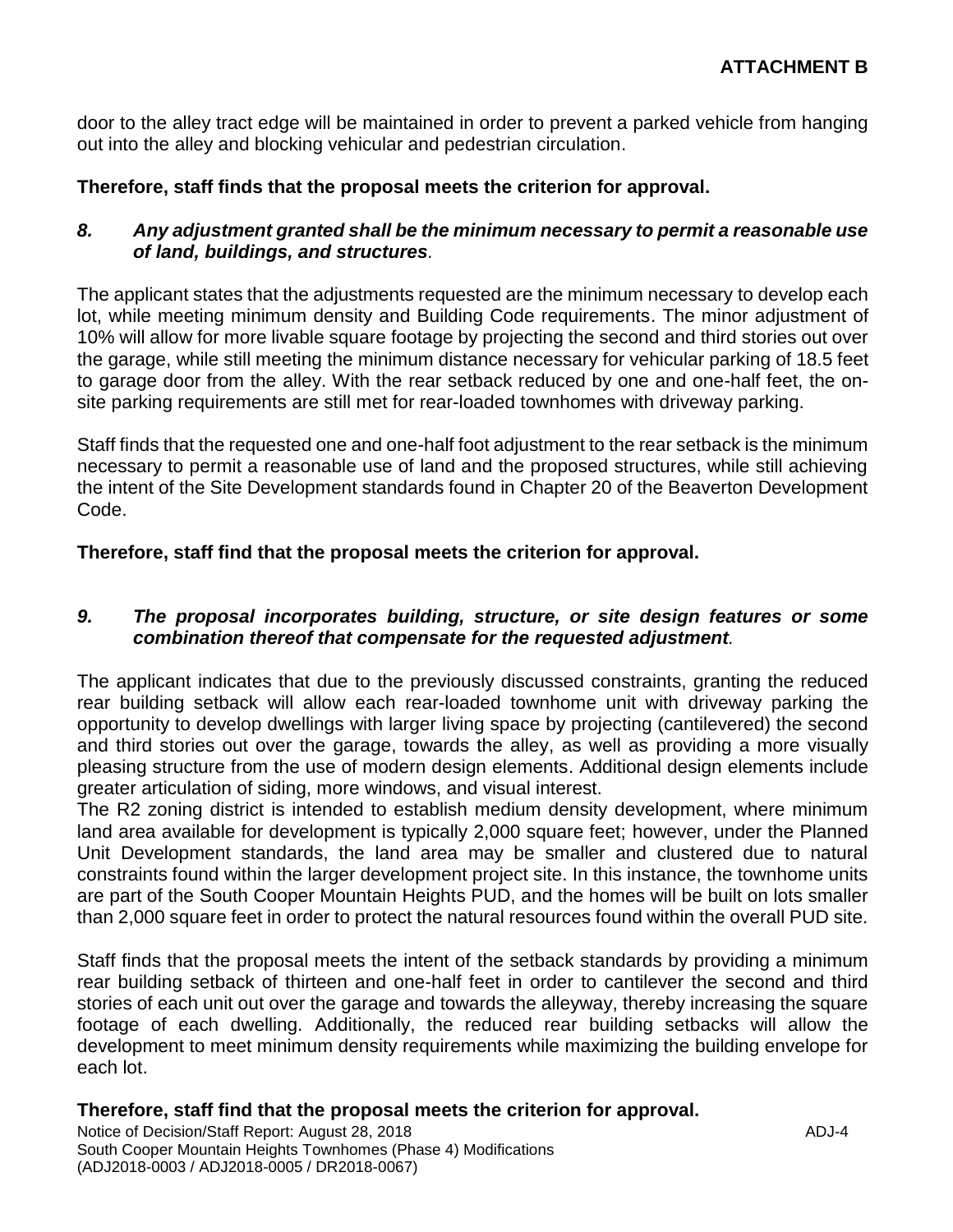#### *10. The proposal is consistent with all applicable provisions of Chapter 20 (Land Uses) unless applicable provisions are modified by means of one or more Adjustment, Variance, Planned Unit Development applications that already have been approved or are considered concurrently with the subject proposal.*

Staff cites the findings in the Code Conformance Analysis chart in the Facilities Review section of this report for the R2 zone as applicable to the above-mentioned criteria. As demonstrated on the chart, the proposal complies with all applicable provisions of Sections 20.05 and 20.25, site development standards, with the exception of this rear building setback request as well as a request for reduced front yard setbacks being reviewed concurrently (ADJ2018-0005). The rear building setback is requesting modification through this Minor Adjustment application.

**Therefore, staff find by meeting the Conditions of Approval, the proposal meets the criterion for approval.**

*11. The proposal is consistent with all applicable provisions of Chapter 60 (Special Requirements) and that all improvements, dedications, or both required by the applicable provisions of Chapter 60 (Special Requirements) are provided or can be provided in rough proportion to the identified impact(s) of the proposal.*

Staff cites the findings in the Code Conformance Analysis chart in the Facilities Review section of this report, which evaluates the project as it relates to applicable code requirements of Sections 60.05 through 60.65.

Staff finds that this Minor Adjustment proposal, which is limited to rear building setbacks, will have no impact on the development's ability to meet applicable Code requirements of Chapter 60.

**Therefore, staff find by meeting the Conditions of Approval, the proposal meets the criterion for approval.**

*12. Adequate means are provided or can be provided to ensure continued periodic maintenance and necessary normal replacement of the following private common facilities and areas: drainage ditches, roads and other improved rights-of-way, structures, recreation facilities, landscaping, fill and excavation areas, screening and fencing, ground cover, garbage and recycling storage areas and other facilities, not subject to periodic maintenance by the City or other public agency.*

The applicant states that the Home Owners Association (HOA) for the development will maintain private common facilities and areas, as outlined in the CC&R's for the project. Staff recommends a condition of approval that the proposed CC&R's be submitted with the Final Land Division application for review to ensure that adequate provisions for maintenance of private common facilities and areas are included. Staff does not find that the design of the common facilities and tracts will preclude adequate maintenance.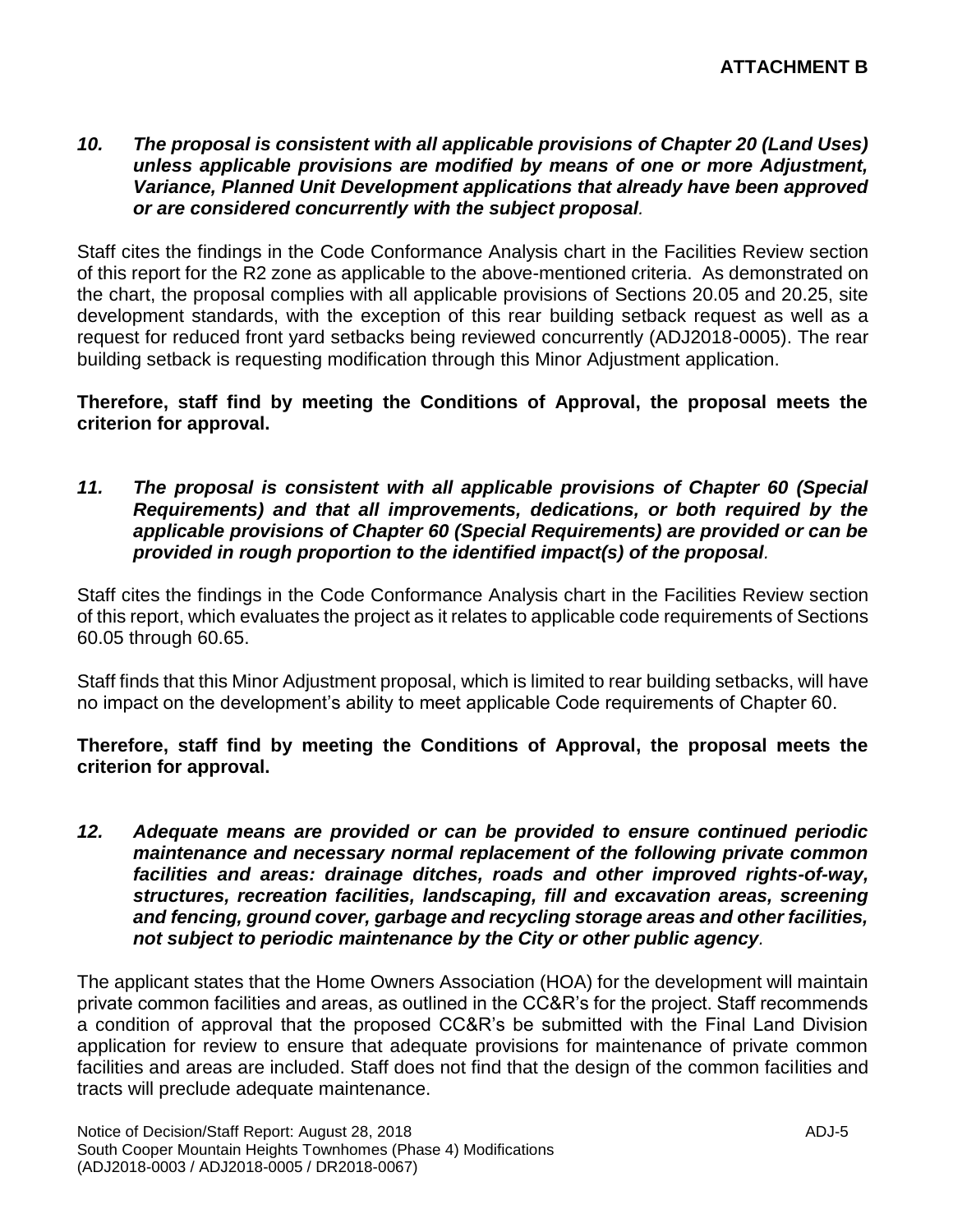**Therefore, staff finds that by meeting the conditions of approval, the proposal meets the criterion for approval.**

#### *13. The proposal does not include any lot area averaging as specified in Section 20.05.50.1.B. or include any lot dimension reductions as specified in Sections 20.05.50.2.A.2. and .4. or 20.05.50.2.B.2. and .4.*

The proposal does not include any lot area averaging.

#### **Therefore, staff find that the criterion for approval does not apply.**

#### *14. Applications and documents related to the request, which will require further City approval, shall be submitted to the City in the proper sequence.*

The applicant has submitted this Minor Adjustment application with one associated Minor Adjustment application, and a Design Review Two application for this project. Concurrent review of the applications satisfies this criterion. The Minor Adjustment application is dependent upon Design Review approval; therefore, staff has provided a condition of approval requiring the approval of the Design Review application. No other applications are required of the applicant at this stage of City review.

**Therefore, staff finds that by meeting the conditions of approval, the proposal meets the criterion for approval.**

#### **Recommendation**

Based on the facts and findings presented, staff recommend **APPROVAL** of **ADJ2018-0003 South Cooper Mountain Heights Townhomes (Phase 4) Modifications)** subject to the applicable conditions identified in Attachment E.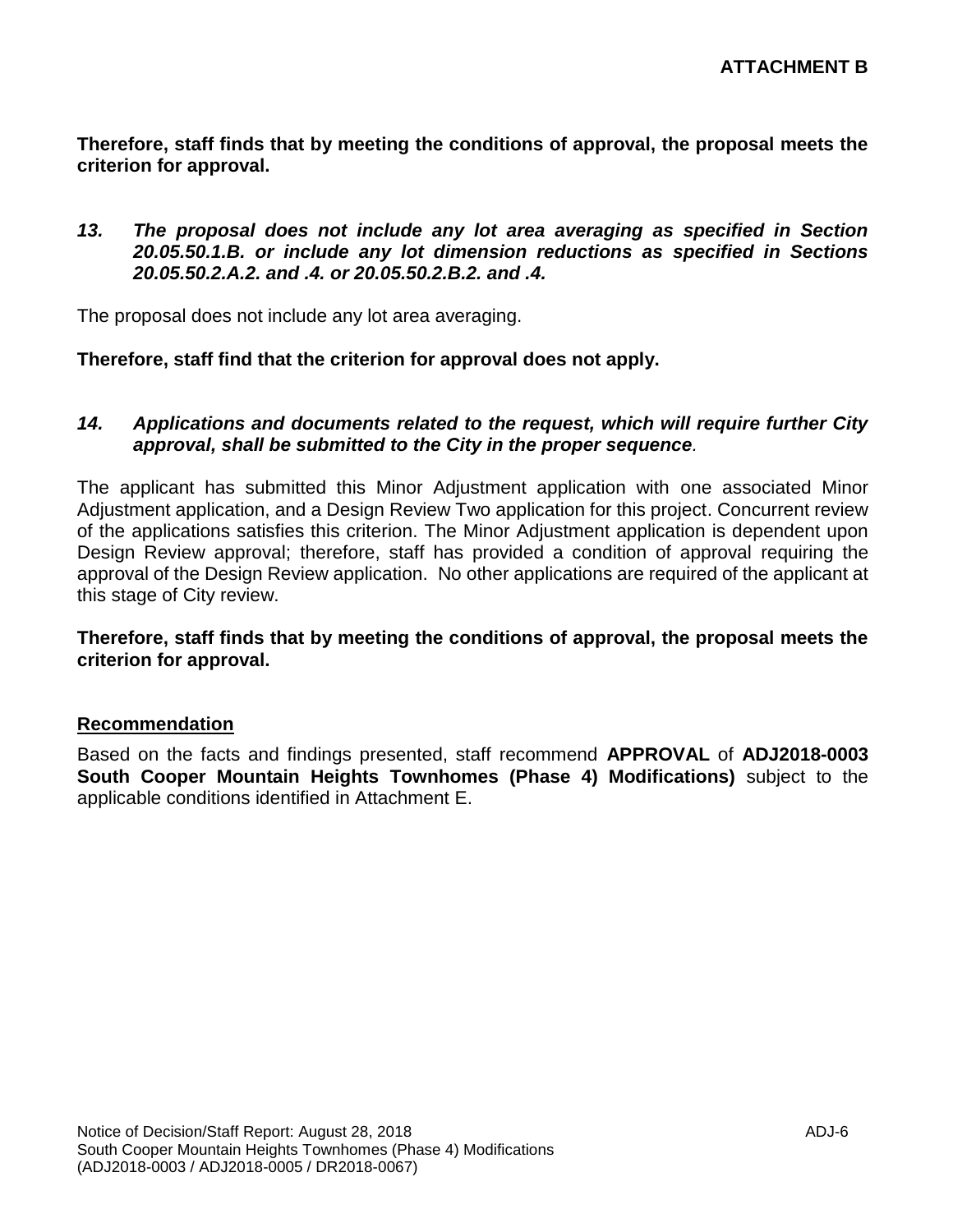#### **ADJ2018-0005 ANALYSIS AND FINDINGS FOR MINOR ADJUSTMENT**

#### *Section 40.10.15.1.C Approval Criteria*

*In order to approve a Minor Adjustment application, the decision making authority shall make findings of fact based on evidence provided by the applicant demonstrating that all the following criteria are satisfied:*

*1. The proposal satisfies the threshold requirements for a Minor Adjustment application.*

Section 40.100.15.1.A.1 Threshold: *An application for Minor Adjustment shall be required when the following threshold applies:*

*Involves up to and including a 10% adjustment from the numerical Site Development Requirements specified in Chapter 20 (Land Uses). This threshold does not apply where credits have been earned for height increase through Habitat Friendly Development Practices, as described in Section 60.12.40.4., .5, .6., and .7.*

The minimum front building setback in the R2 zone is 10 feet. The applicant proposes a 9-foot front building setback, a reduction of one foot, in order to provide additional livable area. The proposed deviation is a 10% adjustment to the minimum front building setback.

#### **Therefore, staff finds that the proposal meets the criterion for approval.**

#### *2. The application complies with all applicable submittal requirements as specified in Section 50.25.1. and includes all applicable City application fees.*

The City of Beaverton received the appropriate fee for a Minor Adjustment application.

#### **Therefore, staff finds that the proposal meets the criterion for approval.**

#### *3. Special conditions or circumstances exist on the site that make it physically difficult or impossible to meet the applicable development standard for an otherwise acceptable proposal.*

The applicant requests the Minor Adjustment due to the location of the public utility easement (PUE) placement traversing the rear of a portion of the rear-loaded townhome units (lots 9–47) immediately adjacent to each garage door. As previously discussed the location of the PUE precludes placement of the garage and building within five feet of the alley and requires the garage to be set back a minimum of 18.5 feet and the non-garage structure a minimum of 15 feet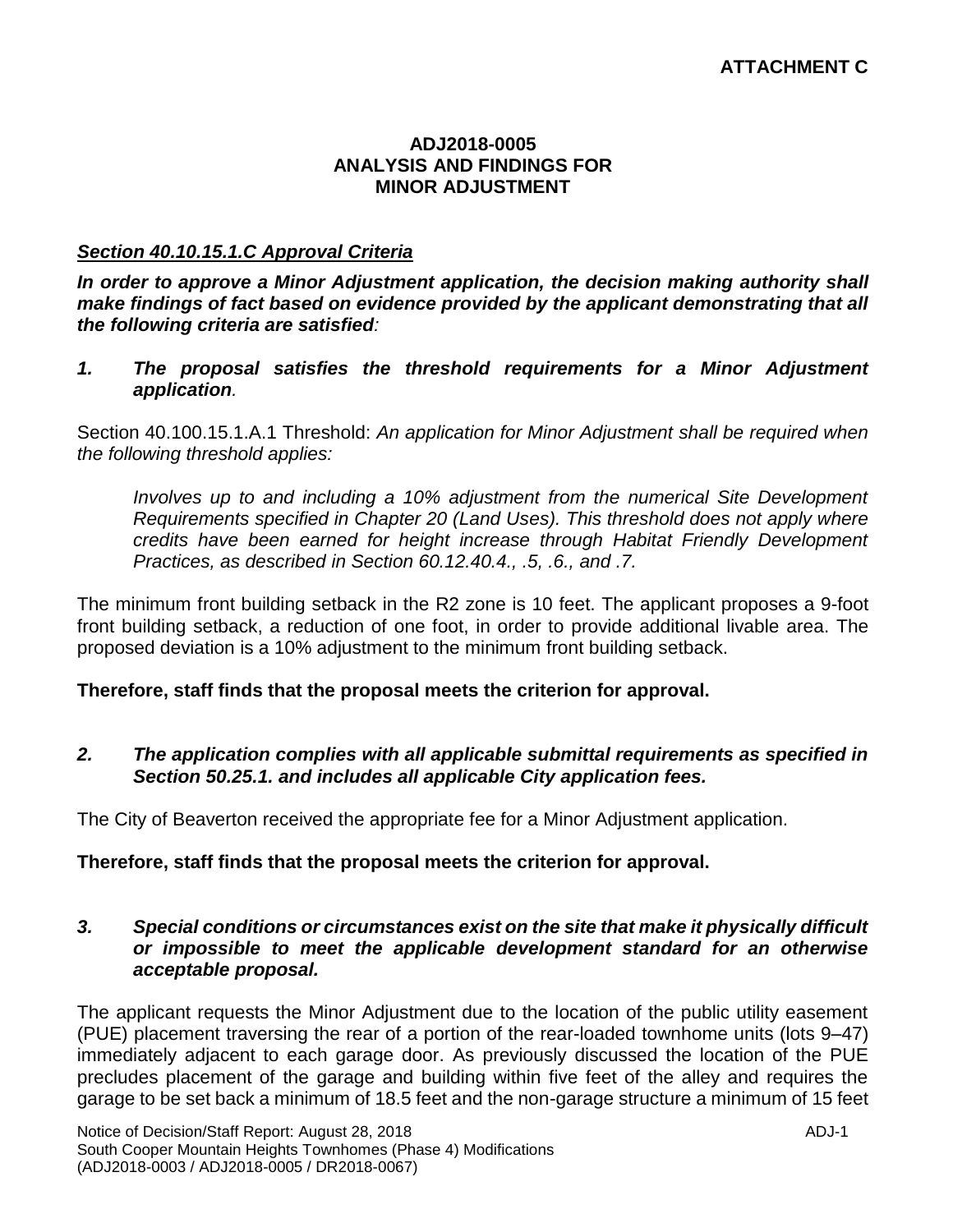from the alley. Staff includes by reference the facts and findings in Criterion Three of ADJ2018- 0003 as relevant to this criterion. The reduction in potential floor area to accommodate the larger rear yard setback necessitates an additional foot of encroachment into the front yard setback for a reduced front setback from ten feet to nine feet, allowing for additional building area without impacting the aesthetics of the neighborhood.

The adjustment request is related to reduced site dimensions, and location of public utility easements within each lot. The applicant states that the 6 foot public utility easements created an unintended consequence for each of the rear-loaded townhomes, affecting both the front and rear setbacks of those units. The homes on Lots 9 through 47 have had to be redesigned in order to fit onto a smaller buildable area due to the constraints of the easements. As stated by the applicant, the Code requires a rear setback of either 18.5 feet to the garage or 5 feet to the garage, and 10 feet for the front building setback. Staff concur that due to the easement constrains and their effects on buildable area the reduction of the front yard setback is caused by a special circumstance of the site.

#### **Therefore, staff finds that the proposal meets the criterion for approval.**

#### *4. The special conditions and circumstances do not result from the actions of the applicant and such conditions and circumstances do not merely constitute financial hardship or inconvenience.*

The applicant states that the placement of the public utility easements on the subject site for the rear loaded townhouse lots are not a result from the actions of the applicant. The requested adjustment allows for provisions of all required services while still allowing for attached singlefamily development. The request to reduce the rear setback does not stem from financial hardship or inconvenience. The applicant states that PGE requires a 6-foot public utility easement be placed immediately adjacent to the garage door, as designed. Staff concur with the applicant, that the project site is encumbered with the PUE, which, as previously discussed, limited building area. This special condition was not the result of the applicant's actions and does not constitute a financial hardship or inconvenience.

Staff concur with the applicant, that the project site is encumbered with the placement of the public utility easements, and that a minor adjustment, as proposed, will result in increased livable area thereby maximizing the residential floor space within each home, while still meeting the garage door provisions of the Site Development standards found in Chapter 20 of the Development Code.

#### **Therefore, staff finds that the proposal meets the criterion for approval.**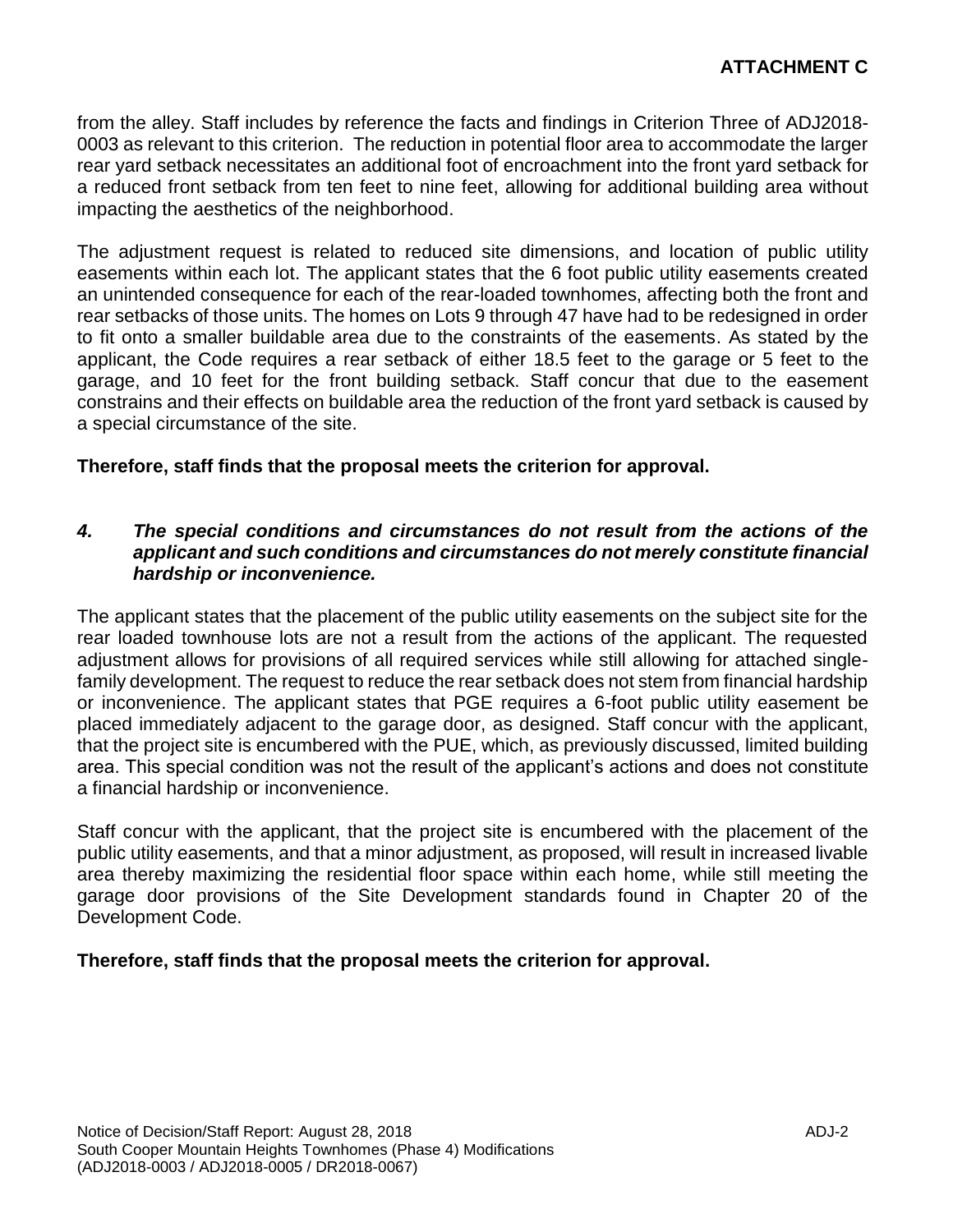#### *5. Granting the adjustment as part of the overall proposal will not obstruct pedestrian or vehicular movement.*

The applicant indicates no pedestrian circulation or vehicular movement will be obstructed as a result of reducing the front building setback from ten feet to nine feet. Sidewalks for pedestrian circulation will not be affected by this minor adjustment. Staff finds that granting the adjustment, as proposed, will have no impact on pedestrian or vehicular movement through the subdivision.

#### **Therefore, staff finds that the proposal meets the criterion for approval.**

*6. City designated significant trees and/or historic resources, if present, will be preserved.*

There are no City-designated trees and/or historic resources on the subject site.

#### **Therefore, staff finds that this criterion is not applicable.**

#### *7. If more than one adjustment is being requested concurrently, the cumulative effect of the adjustments will result in a proposal which is still consistent with the overall purpose of the applicable zoning district.*

The applicant proposes two Minor Adjustments, one to rear setback and the other to front setback within the Phase 4 project area of the South Cooper Mountain Heights PUD, specifically for the rear loaded townhome product (Lots 9-47). As previously addressed, the 6-foot public utility easement requirements at the rear of the affected townhome lots, immediately adjacent to the garage door and rear building wall have created an unintended situation, a reduction of size of buildable area. This in turn has created a difficult circumstance for development of the affected lots to occur as previously designed and approved.

The applicant has requested a reduction to the rear and front setbacks of the proposed Phase 4 development as described in this application and the other Minor Adjustment application (ADJ2018-0003). The proposed adjustments do not total more than 10% in each instance. Staff finds that the cumulative impacts of the requested setback adjustments are internal to the affected townhome lots, and do not affect the overall purpose of the R2 zoning district of establishing medium density residential developments where minimum land area of 2,000 square feet is available for each dwelling unit. Nor does the adjustment affect the purpose of Planned Unit Developments within the South Cooper Mountain Community Plan (Section 20.25.05.C), and as outlined in *Table 2: Land Use Designations and Capacity Estimates*, which outlines the density capacity and expectations for development within Plan Area; as well as maintaining the policies for applying zoning and deviations from the capacity estimates found in *Table 2* of the South Cooper Mountain Community Plan Area.

#### **Therefore, staff finds that the proposal meets the criterion for approval.**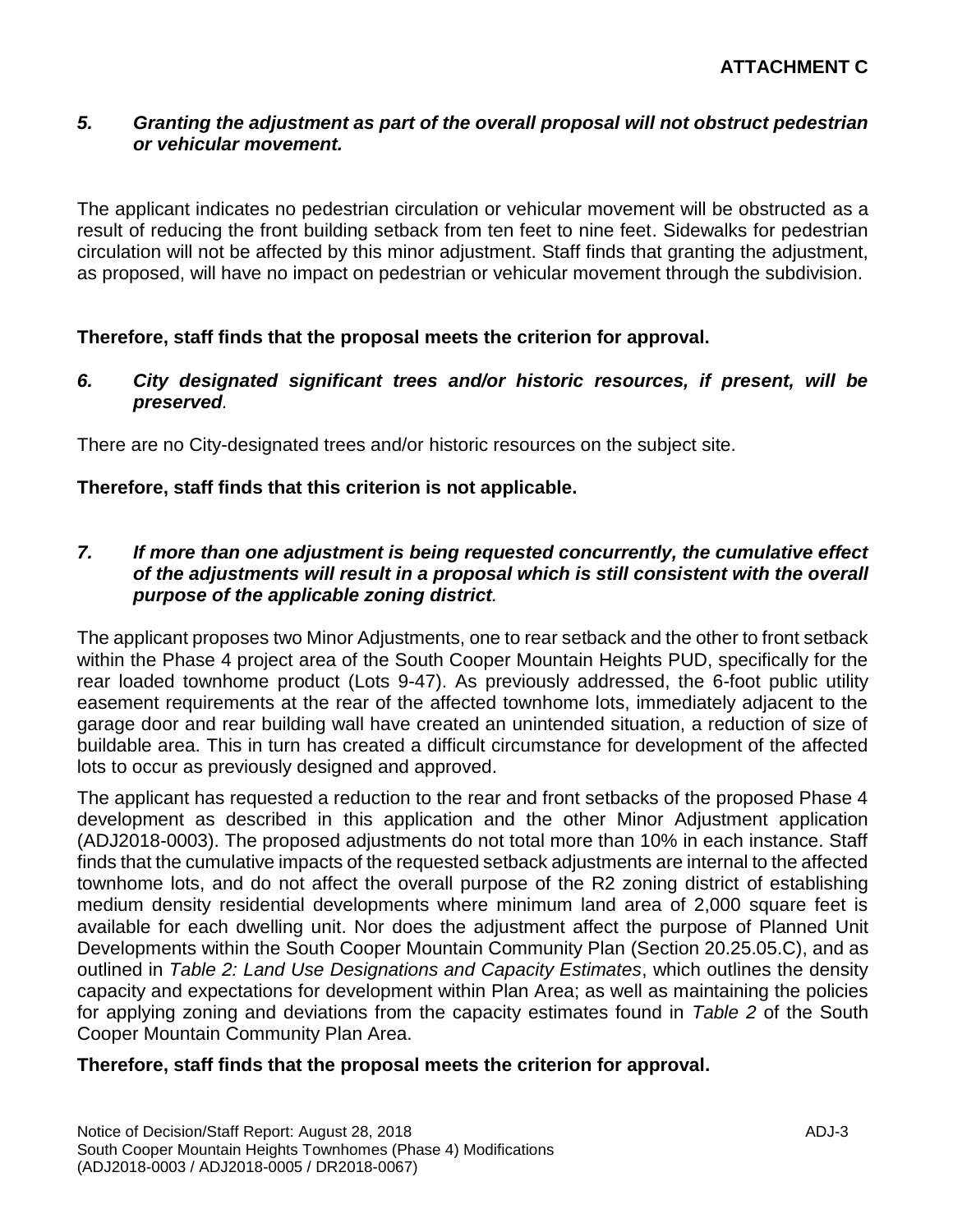#### *8. Any adjustment granted shall be the minimum necessary to permit a reasonable use of land, buildings, and structures.*

The applicant states that the adjustments requested are the minimum necessary to develop each lot, while meeting minimum density and Building Code requirements. The minor adjustments of 10% will allow for more livable square footage, while still meeting on-site parking requirements while preventing vehicles parked in driveways from impeding vehicular or pedestrian circulation by hanging out into the right-of-way, sidewalk, or both; in addition to providing modern design principles for the project. Staff finds that the requested one-foot adjustment to the front building setback is the minimum necessary to permit a reasonable use of land and the proposed structures, while still achieving the desired design elements for each home.

**Therefore, staff find that the proposal meets the criterion for approval.**

#### *9. The proposal incorporates building, structure, or site design features or some combination thereof that compensate for the requested adjustment.*

The applicant indicates that due to the previously discussed constraints, granting the reduced front building setback will allow development of dwellings with greater living space, while also providing a more visually pleasing structure from the use of modern design elements. The proposed nine-foot front building setback better meets the intent of the standard because it will allow future homeowners more living area while still meeting minimum density standards required by the R2 zone.

Staff finds that the proposal meets the intent of setback standards by providing a minimum front building setback of nine feet. Additionally, the reduced front building setbacks will allow the development to meet minimum density requirements while maximizing the building envelope for each lot.

#### **Therefore, staff find that the proposal meets the criterion for approval.**

#### *10. The proposal is consistent with all applicable provisions of Chapter 20 (Land Uses) unless applicable provisions are modified by means of one or more Adjustment, Variance, Planned Unit Development applications that already have been approved or are considered concurrently with the subject proposal.*

Staff cites the findings in the Code Conformance Analysis chart in the Facilities Review section of this report for the R2 zone as applicable to the above-mentioned criteria. As demonstrated on the chart, the proposal complies with all applicable provisions of Sections 20.05 and 20.25, site development standards, with the exception of this front building setback request as well as a request for reduced rear building setback being reviewed concurrently (ADJ2018-0003). A reduction in the front building setback is requested through this Minor Adjustment application.

#### **Therefore, staff find by meeting the Conditions of Approval, the proposal meets the criterion for approval.**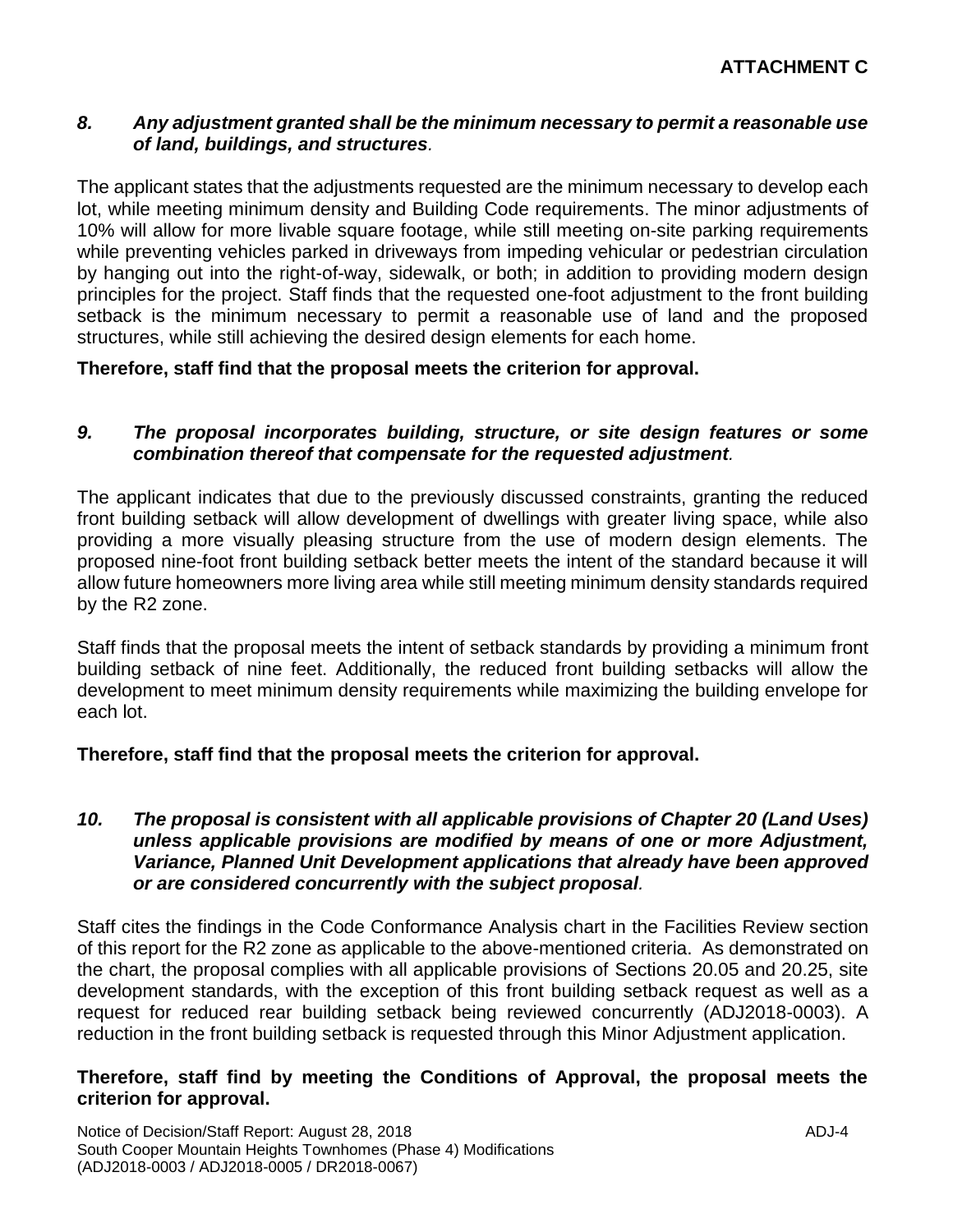*11. The proposal is consistent with all applicable provisions of Chapter 60 (Special Requirements) and that all improvements, dedications, or both required by the applicable provisions of Chapter 60 (Special Requirements) are provided or can be provided in rough proportion to the identified impact(s) of the proposal.*

Staff cites the findings in the Code Conformance Analysis chart in the Facilities Review section of this report, which evaluates the project as it relates to applicable code requirements of Sections 60.05 through 60.65. Staff finds that this Minor Adjustment proposal, which is limited to front building setbacks, will have no impact on the development's ability to meet applicable Code requirements of Chapter 60.

**Therefore, staff find by meeting the Conditions of Approval, the proposal meets the criterion for approval.**

*12. Adequate means are provided or can be provided to ensure continued periodic maintenance and necessary normal replacement of the following private common facilities and areas: drainage ditches, roads and other improved rights-of-way, structures, recreation facilities, landscaping, fill and excavation areas, screening and fencing, ground cover, garbage and recycling storage areas and other facilities, not subject to periodic maintenance by the City or other public agency.*

The applicant states that the Home Owners Association (HOA) for the development will maintain private common facilities and areas, as outlined in the CC&R's for the project. Staff recommends a condition of approval that the proposed CC&R's be submitted with the Final Land Division application for review to ensure that adequate provisions for maintenance of private common facilities and areas are included. Staff does not find that the design of the common facilities and tracts will preclude adequate maintenance.

**Therefore, staff finds that by meeting the conditions of approval, the proposal meets the criterion for approval.**

*13. The proposal does not include any lot area averaging as specified in Section 20.05.50.1.B. or include any lot dimension reductions as specified in Sections 20.05.50.2.A.2. and .4. or 20.05.50.2.B.2. and .4.*

The proposal does not include any lot area averaging.

**Therefore, staff find that the criterion for approval does not apply.**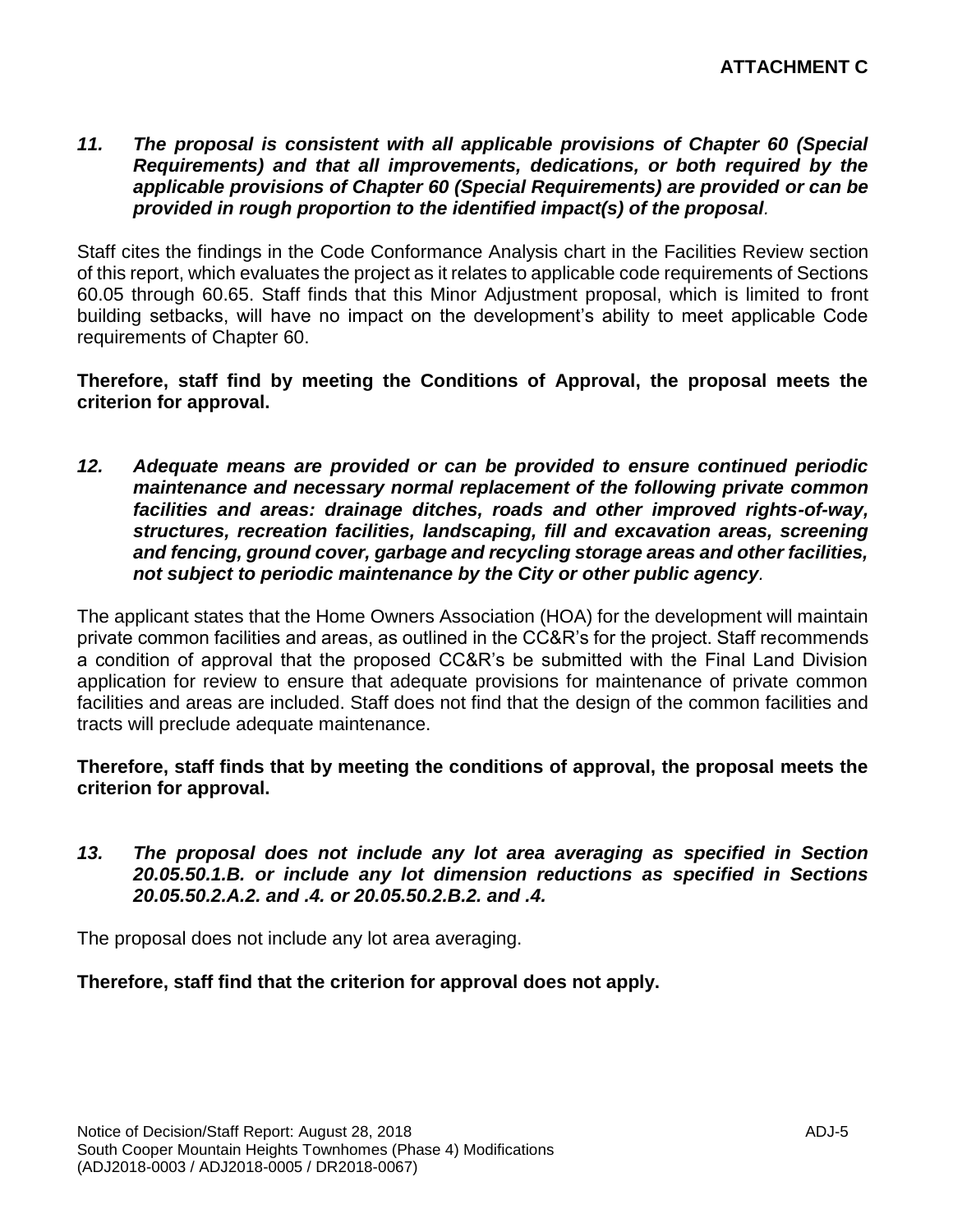#### *14. Applications and documents related to the request, which will require further City approval, shall be submitted to the City in the proper sequence.*

The applicant has submitted this Minor Adjustment application with one associated Minor Adjustment application, and a Design Review Two application for this project. Concurrent review of the applications satisfies this criterion. The Minor Adjustment application is dependent upon Design Review approval; therefore, staff has provided a condition of approval requiring the approval of the Design Review application. No other applications are required of the applicant at this stage of City review.

**Therefore, staff finds that by meeting the conditions of approval, the proposal meets the criterion for approval.**

#### **Recommendation**

Based on the facts and findings presented, staff recommend **APPROVAL** of **ADJ2018-0005 South Cooper Mountain Heights Townhomes (Phase 4) Modifications)** subject to the applicable conditions identified in Attachment E.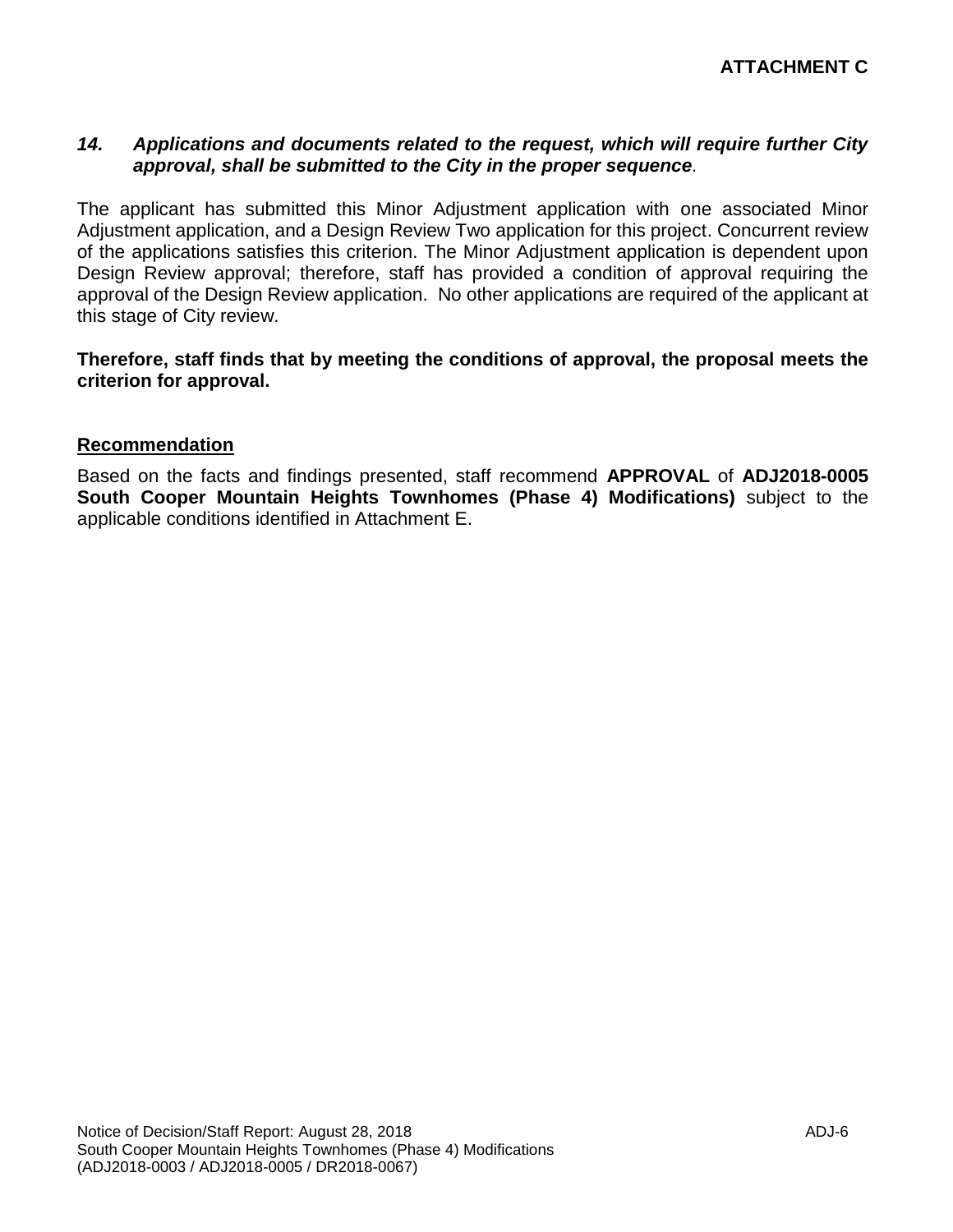#### **DR2018-0067 ANALYSIS AND FINDINGS FOR DESIGN REVIEW TWO APPROVAL**

#### **Section 40.20.05. Design Review Applications; Purpose**

*The purpose of Design Review is to promote Beaverton's commitment to the community's appearance, quality pedestrian environment, and aesthetic quality. It is intended that monotonous, drab, unsightly, dreary and inharmonious development will be discouraged. Design Review is also intended to conserve the City's natural amenities and visual character by insuring that proposals are properly related to their sites and to their surroundings by encouraging compatible and complementary development.*

#### *Section* **40.20.15.2.C** *Approval Criteria*

**C. Approval Criteria.** In order to approve a Design Review Two application, the decisionmaking authority shall make findings of fact based on evidence provided by the applicant demonstrating that all the following criteria are satisfied:

#### *1. The proposal satisfies the threshold requirements for a Design Review Two application.*

The applicant proposes to modify exterior design elements of the previously approved single-family attached residential development, commonly referred to as Phase 4 of the South Cooper Mountain Heights PUD as well as associated minor site changes. The applicant received approval to construct the new 110 singlefamily attached dwelling units, however, to date; this phase of the South Cooper Mountain Heights PUD (Phase 4) has not been constructed. The new construction of the dwelling units is a Permitted use as determined in Chapter 20, *Land Uses* of the Beaverton Development Code. The proposal therefore meets Threshold 5 of a Design Review Two application.

*5. Building additions in Residential, Commercial, Industrial, or Multiple Use zones less than 30,000 gross square feet of floor area that do not qualify for consideration under the Thresholds for Design Review Compliance Letter.*

**Therefore, staff finds that the proposal meets the criterion for approval.**

*2. All City application fees related to the application under consideration by the decision making authority have been submitted.*

The applicant paid the required fees for the Design Review Two application.

#### **Therefore, staff finds that the proposal meets the criterion for approval.**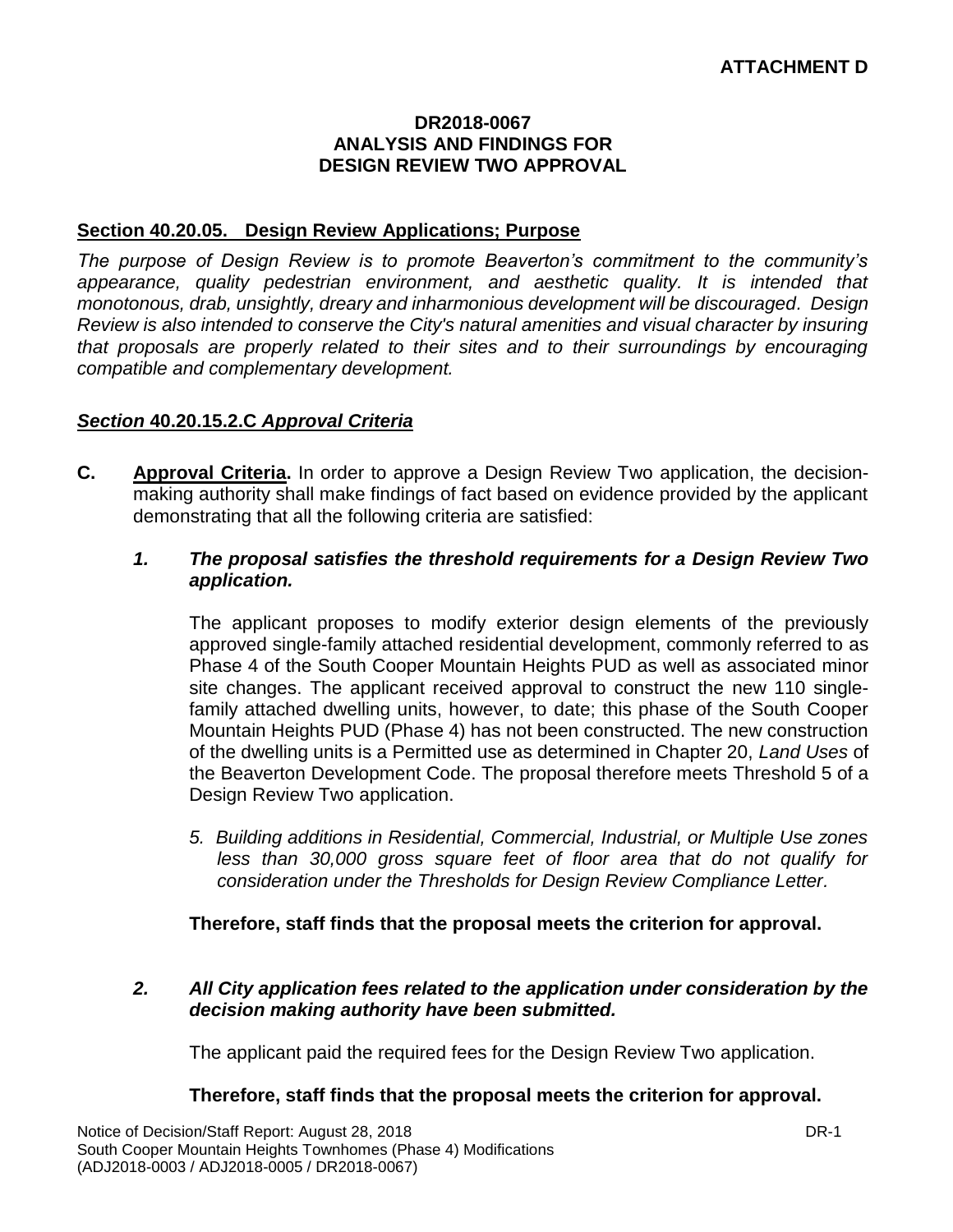#### *3. The proposal contains all applicable application submittal requirements as specified in Section 50.25.1 of the Development Code.*

This proposal is consistent with all applicable application requirements, as submitted.

**Therefore, staff finds the criterion not applicable.**

#### *4. The proposal is consistent with all applicable provisions of Sections 60.05.15 through 60.05.30 (Design Standards).*

Staff cites the findings found in the Code Conformance Analysis chart further in this report, which evaluates the project as it relates to applicable code requirements of Sections 60.05 through 60.65. As demonstrated on the chart, the proposal complies, or through conditions of approval, can be made to comply with applicable Design Standards.

Staff finds that this Design Review Two proposal, which is limited to minor exterior modifications and related site improvements, will have no impact on the development's ability to meet applicable Code requirements of Chapter 60.

#### **Therefore, staff finds the criterion not applicable.**

- *5. For additions to or modifications to existing development, the proposal is consistent with all applicable provisions of Sections 60.05.15 through 60.05.30 (Design Standards) or can demonstrate that the additions or modifications are moving towards compliance of specific Design Standards if any of the following conditions exist:*
	- **a. A physical obstacle such as topography or natural feature exists and prevents the full implementation of the applicable standard; or**
	- **b. The location of existing structural improvements prevent the full implementation of the applicable standard; or**
	- **c. The location of the existing structure to be modified is more than 300 feet from a public street**.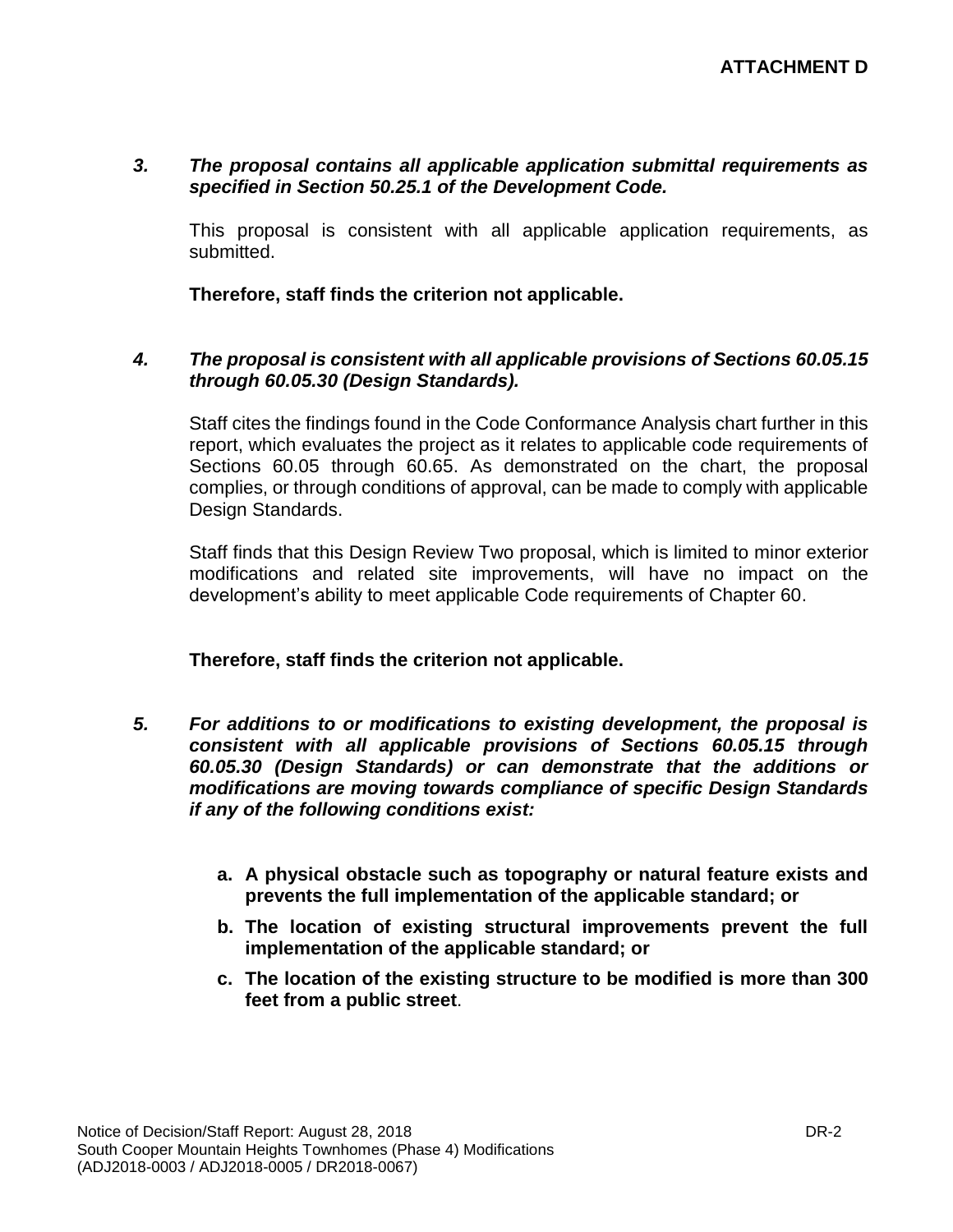The application is for revisions to previously approve, not yet constructed, townhomes, specifically the single-family attached portion of Phase 4 of the approved South Cooper Mountain Heights PUD. The application applies with all applicable design standards as outlined in the code conformance analysis below.

**Therefore, staff finds that the proposal meets the criterion for approval.**

#### **6.** *Applications and documents related to the request, which will require further City approval, shall be submitted to the City in the proper sequence.*

The applicant has submitted this Design Review Two application with two associated Minor Adjustment applications for this project. Concurrent review of the applications satisfies this criterion. The Design Review Two application is dependent upon the reduced yard setbacks requested in ADJ2018-0003 and ADJ2018-0005, as such staff has provided a condition of approval that the Design Review Two is dependent upon approval of the two Major Adjustment applications. No other applications are required of the applicant at this stage of City review.

#### **Therefore, staff finds that by meeting the conditions of approval the proposal meets the criterion for approval.**

#### **Recommendation**

Based on the facts and findings presented, staff recommends **APPROVAL** of **DR2018-0067 (South Cooper Mountain Heights Townhomes (Phase 4) Modifications),** subject to the proposed conditions of approval in Attachment E.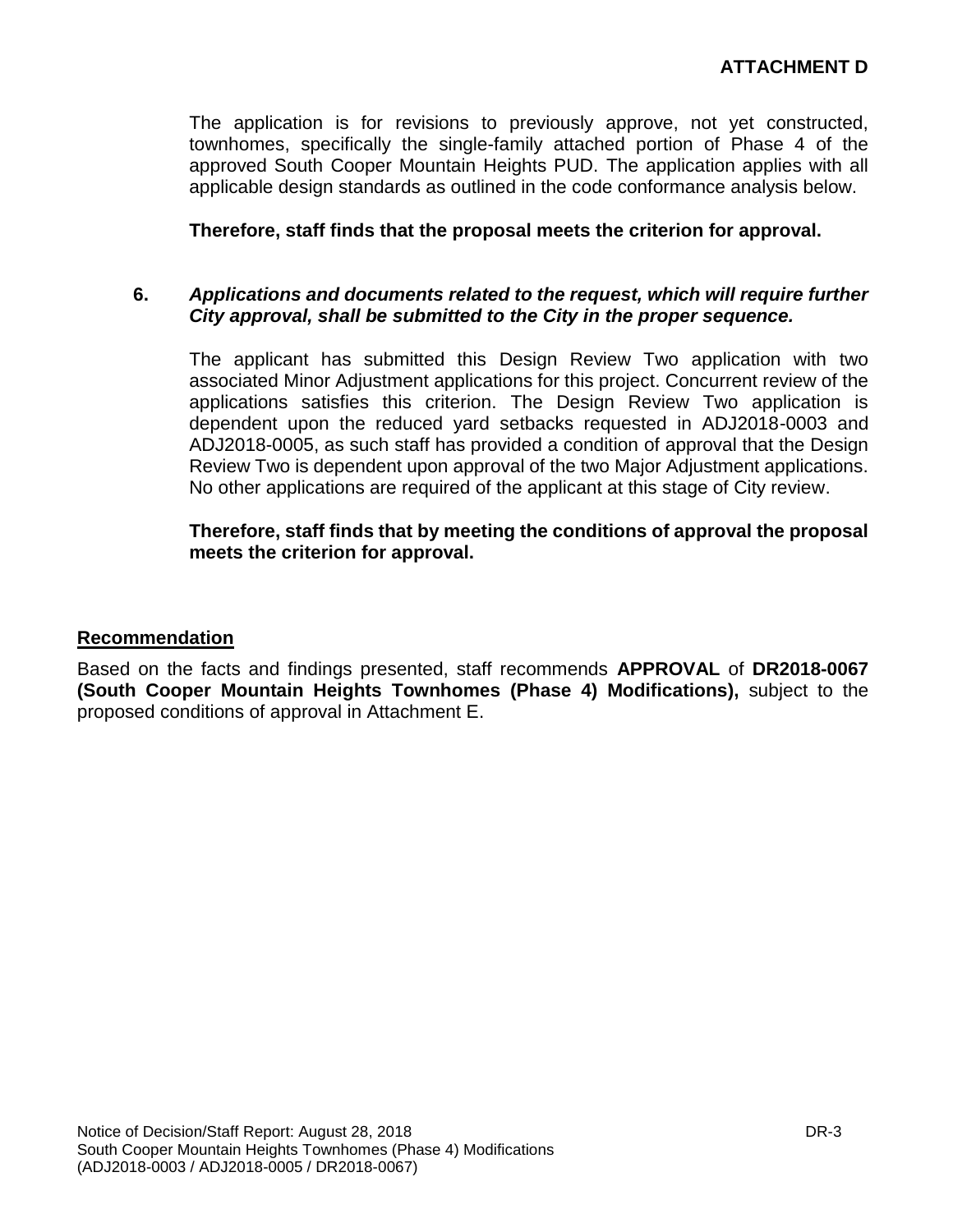# **Design Review Standards Analysis Section 60.05.15 Building Design and Orientation**

| <b>DESIGN STANDARD</b>                                                                           | <b>PROJECT PROPOSAL</b>                                                                                                                                                                                                                                                                                    | <b>MEETS</b><br><b>STANDARD</b> |
|--------------------------------------------------------------------------------------------------|------------------------------------------------------------------------------------------------------------------------------------------------------------------------------------------------------------------------------------------------------------------------------------------------------------|---------------------------------|
|                                                                                                  |                                                                                                                                                                                                                                                                                                            |                                 |
| 60.05.15.1.A<br>Max length of attached<br>residential buildings                                  | The applicant proposes to modify the<br>design of previously approved residential<br>units comprised of a mix of 2-plexes to 5-<br>plex attached single-family residential<br>buildings. The maximum proposed<br>building length is approximately 85 feet in<br>length. No building exceeds 200 in length. | <b>YES</b>                      |
| 60.05.15.1.B<br>Min 30% articulation                                                             | Building articulation exceeds 30% on all<br>buildings using windows, recessed entries<br>awnings, offset walls, and materials<br>changes for each respective façade.                                                                                                                                       | <b>YES</b>                      |
| 60.05.15.1.C<br>Max 40' between<br>architectural features                                        | Architectural features are no more than<br>forty feet apart.                                                                                                                                                                                                                                               | <b>YES</b>                      |
| 60.05.15.1.D<br>Max 150 sq. ft.<br>undifferentiated blank walls<br>facing streets                | Buildings will not have more than 150<br>square feet of undifferentiated walls<br>facing a street. Siding with complimentary<br>colors on textures and varying rooflines<br>will add variety and articulation.                                                                                             | <b>YES</b>                      |
|                                                                                                  | <b>Roof Forms</b>                                                                                                                                                                                                                                                                                          |                                 |
| 60.05.15.2.A                                                                                     | All proposed buildings will have a                                                                                                                                                                                                                                                                         | <b>YES</b>                      |
| Min roof pitch = $4:12$<br>60.05.15.2.B                                                          | minimum roof pitch of 4/12.<br>All pitched roofs have minimum projection                                                                                                                                                                                                                                   |                                 |
| Min roof eave $= 12$ "                                                                           | of 12-inch eaves.                                                                                                                                                                                                                                                                                          | <b>YES</b>                      |
| 60.05.15.2.C                                                                                     | No flat roofs are proposed, all will meet                                                                                                                                                                                                                                                                  | N/A                             |
| Flat roofs need parapets<br>60.05.15.2.D<br>New structures in existing<br>development be similar | 4/12 roof pitch.<br>This is a proposed new development.                                                                                                                                                                                                                                                    | N/A                             |
| 60.05.15.2.E<br>4:12 roof standard is N/A<br>to smaller feature roofs                            | Small feature roofs are not a component<br>of this proposal.                                                                                                                                                                                                                                               | N/A                             |
|                                                                                                  | <b>Primary Building Entrances</b>                                                                                                                                                                                                                                                                          |                                 |
| 60.05.15.3<br>Weather protection for<br>primary entrance                                         | The applicant has designed the buildings<br>so that all primary entrances provide<br>weather protection in accordance with this<br>standard.                                                                                                                                                               | <b>YES</b>                      |
| <b>Exterior Building Materials</b>                                                               |                                                                                                                                                                                                                                                                                                            |                                 |
| 60.05.15.4.A<br>Residential double wall<br>construction                                          | All proposed buildings are to be<br>comprised of double-wall construction.                                                                                                                                                                                                                                 | <b>YES</b>                      |
|                                                                                                  | <b>Roof-Mounted Equipment</b>                                                                                                                                                                                                                                                                              |                                 |
| 60.05.15.5.A through C<br><b>Equipment screening</b>                                             | Roof mounted equipment is not proposed.                                                                                                                                                                                                                                                                    | N/A                             |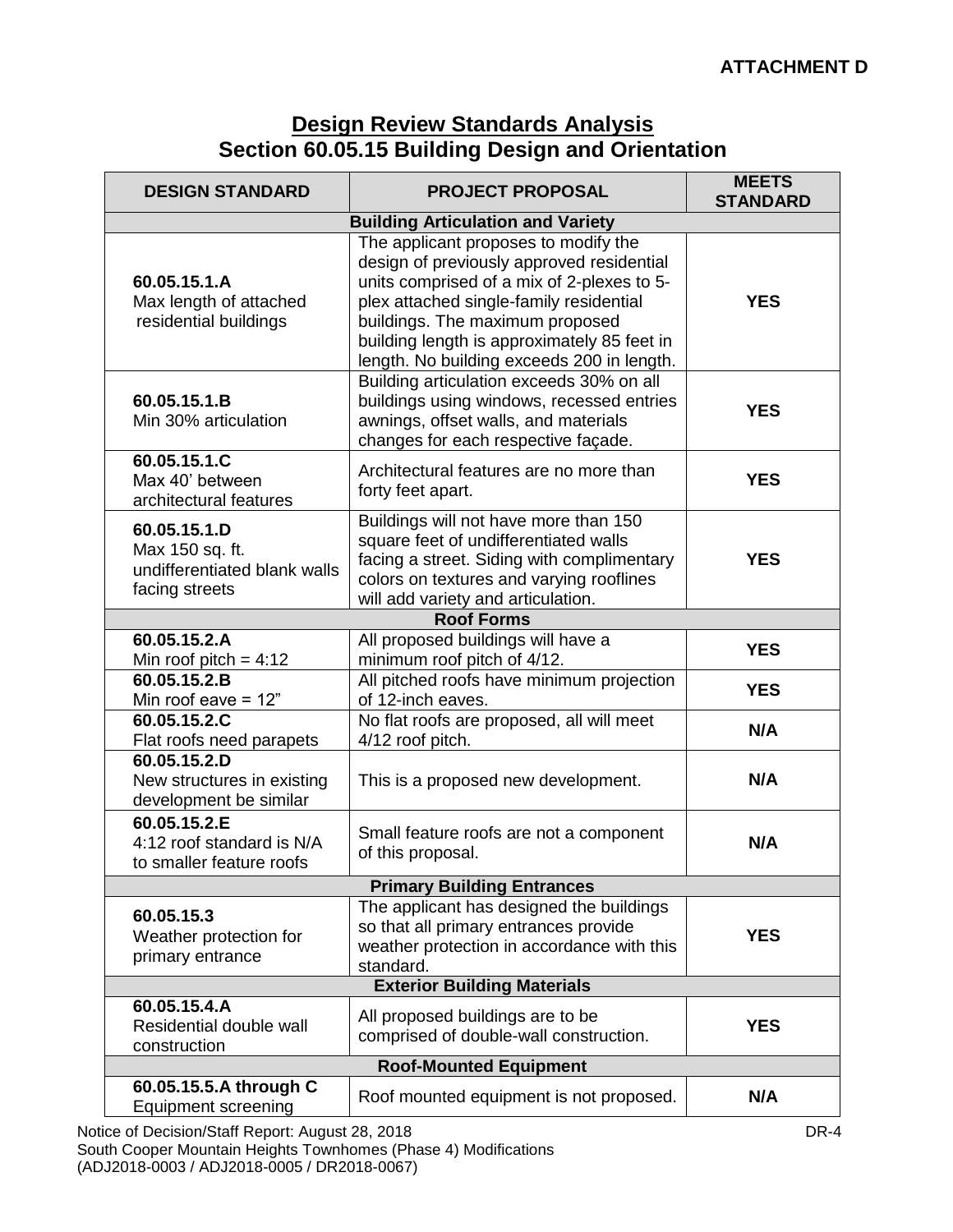| <b>DESIGN STANDARD</b>                                                                | <b>PROJECT</b><br><b>PROPOSAL</b>                                                                                                                                                                               | <b>MEETS</b><br><b>STANDARD</b> |
|---------------------------------------------------------------------------------------|-----------------------------------------------------------------------------------------------------------------------------------------------------------------------------------------------------------------|---------------------------------|
| Connections to the public street system                                               |                                                                                                                                                                                                                 |                                 |
| 60.05.20.1<br>Connect on-site<br>circulation to existing and<br>planned street system | The public street system has been<br>evaluated and approved as part of the<br>preliminary subdivision and PUD<br>applications. No changes to public streets<br>or pedestrian circulation areas are<br>proposed. | N/A                             |
|                                                                                       | Loading Areas, solid waste facilities and similar improvements                                                                                                                                                  |                                 |
| 60.05.20.2.A-D<br>Screening of loading and<br>waste facilities.                       | Attached single-family dwellings will have<br>their own trash service which will be<br>collected curb-site. The garages contain<br>adequate space for trash containers to be<br>kept when not being collected.  | <b>YES</b>                      |
|                                                                                       | <b>Pedestrian Circulation</b>                                                                                                                                                                                   |                                 |
| 60.05.20.3.A<br>Link to adjacent facilities                                           | Pedestrian circulation is provided to the<br>existing sidewalk system from each<br>attached dwelling unit via the driveway<br>and/or pedestrian path to the front door.                                         | <b>YES</b>                      |
| 60.05.20.3.B<br>Direct walkway connection                                             | Pedestrian circulation is provided to the<br>existing sidewalk system from the primary<br>building entrances.                                                                                                   | <b>YES</b>                      |
| 60.05.20.3.C<br>Walkways every 300'                                                   | No street frontage is greater than 300' in<br>length.                                                                                                                                                           | N/A                             |
| 60.05.20.3.D<br>Physical separation                                                   | There are no parking lots, therefore no<br>crossing of parking lots is required.                                                                                                                                | N/A                             |
| 60.05.20.3.E<br>Distinct paving                                                       | The applicant proposes paved pathways.                                                                                                                                                                          | <b>YES</b>                      |
| 60.05.20.3.F<br>5' minimum width                                                      | The proposed pedestrian walkways are a<br>minimum of 5' in width.                                                                                                                                               | <b>YES</b>                      |
| <b>Street Frontages and Parking Areas</b>                                             |                                                                                                                                                                                                                 |                                 |
| 60.05.20.4.A<br>Screen from public view                                               | There are no parking lots associated with<br>the development.                                                                                                                                                   | N/A                             |
| <b>Parking and Landscaping</b>                                                        |                                                                                                                                                                                                                 |                                 |
| 60.05.20.5.A.-D<br>Parking area landscaping                                           | No parking lots are proposed. Parking is<br>provided in private garage and driveway<br>spaces for each attached single-family<br>dwelling.                                                                      | N/A                             |

# **Section 60.05.20 Circulation and Parking Design**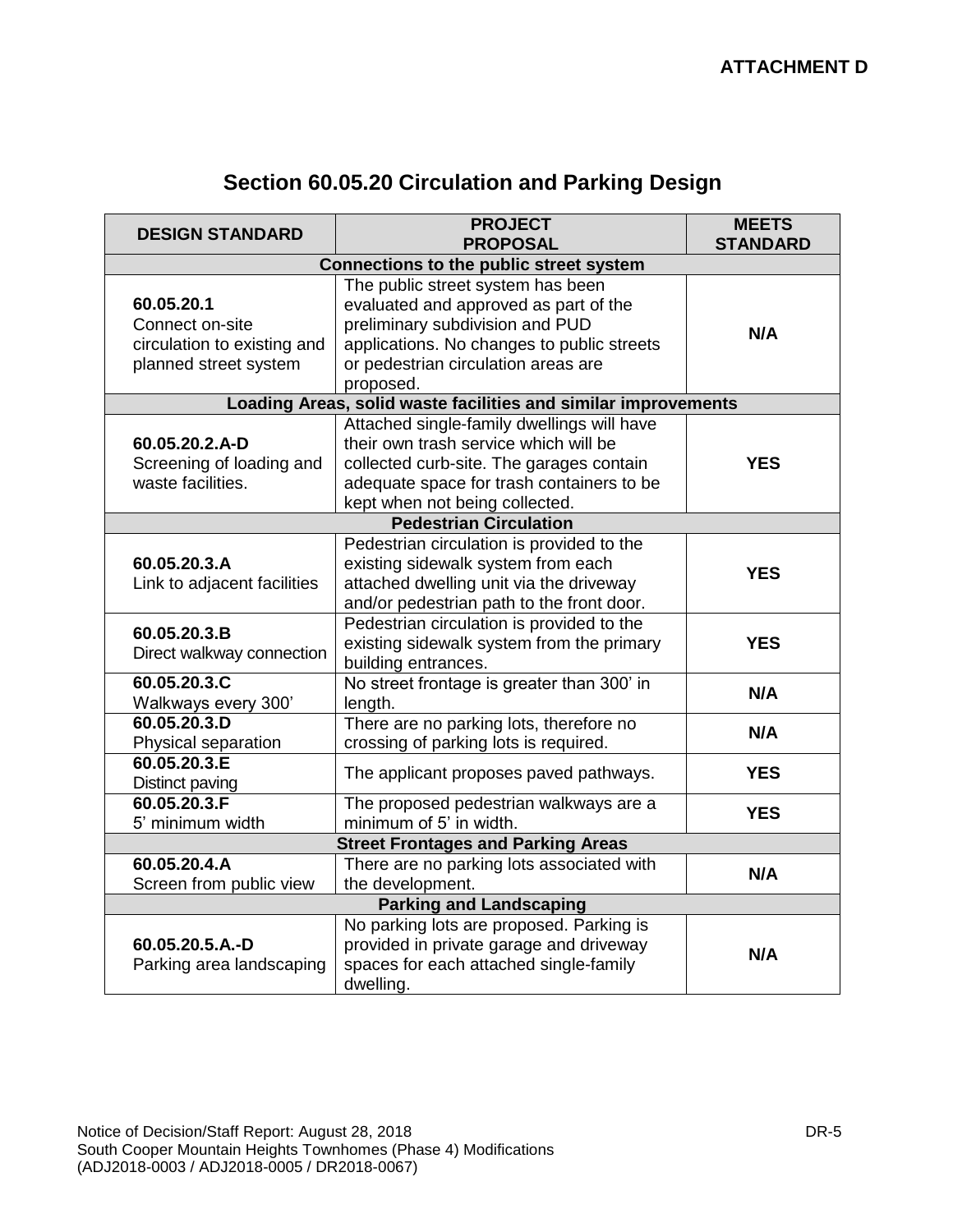# **Section 60.05.25 Landscape, Open Space, and Natural Areas Design Standards**

| <b>DESIGN STANDARD</b>                                                          | <b>PROJECT</b><br><b>PROPOSAL</b>                                                                                                                                                                                                                          | <b>MEETS</b><br><b>STANDARD</b> |  |
|---------------------------------------------------------------------------------|------------------------------------------------------------------------------------------------------------------------------------------------------------------------------------------------------------------------------------------------------------|---------------------------------|--|
|                                                                                 |                                                                                                                                                                                                                                                            |                                 |  |
| 60.05.25.1-4<br><b>Residential Open Space</b>                                   | <b>Minimum Landscaping</b><br>The proposal is part of the larger PUD,<br>which has met overall open space<br>requirements for each phase of<br>development. No changes are proposed.                                                                       | N/A                             |  |
|                                                                                 | <b>Retaining Walls</b>                                                                                                                                                                                                                                     |                                 |  |
| 60.05.25.8<br><b>Retaining Walls</b>                                            | Proposed retaining walls have been<br>constructed and have been architecturally<br>treated in a decorative pattern.                                                                                                                                        | <b>YES</b>                      |  |
|                                                                                 | <b>Fences and Walls</b>                                                                                                                                                                                                                                    |                                 |  |
| 60.05.25.9<br><b>Fences and Walls</b>                                           | Fences are not proposed for the attached<br>residential properties, as retaining walls<br>have been constructed.                                                                                                                                           | N/A                             |  |
|                                                                                 | Minimize Significant Changes To Existing On-Site Surface Contours<br><b>At Residential Property Lines</b>                                                                                                                                                  |                                 |  |
| 60.05.25.10<br>Minimize grade changes                                           | The applicant states the site has already<br>been graded as approved under the South<br>Cooper Mountain Heights PUD, and no new<br>grading is requested.                                                                                                   | N/A                             |  |
|                                                                                 | Integrate water quality, quantity, or both facilities                                                                                                                                                                                                      |                                 |  |
| 60.05.25.11<br>Location of facilities                                           | Above ground water quality facilities are<br>located through the development in tracts<br>and are not located in front yards of<br>buildings.                                                                                                              | <b>YES</b>                      |  |
|                                                                                 | <b>Natural Areas</b>                                                                                                                                                                                                                                       |                                 |  |
| 60.05.25.12<br>Encroachment into buffer<br>areas.                               | Clean Water Services has issued a Service<br>Provider Letter for the proposed<br>development. Natural areas have been<br>reviewed with the PUD approval. All natural<br>resource areas have already been placed<br>into tracts as part of the overall PUD. | N/A                             |  |
| <b>Landscape Buffering Requirements</b>                                         |                                                                                                                                                                                                                                                            |                                 |  |
| 60.05.25.13.C<br>Landscape buffering<br>between contrasting<br>zoning districts | Adjacent properties are tracts and public<br>streets. All properties are within the same<br>PUD and are designed to function together<br>as one development, regardless of zoning<br>district.                                                             | N/A                             |  |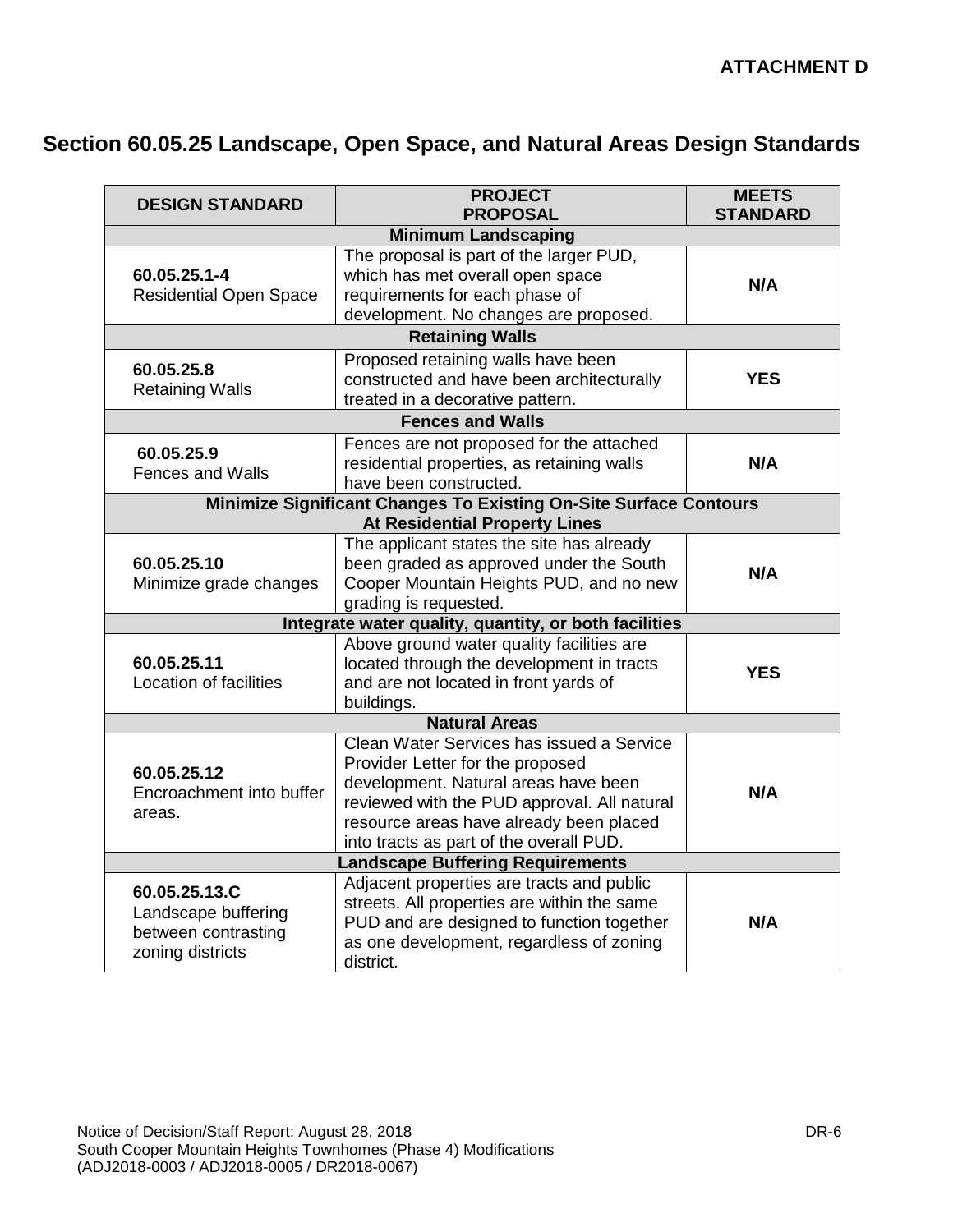| <b>DESIGN STANDARD</b>                                                                        | <b>PROJECT</b><br><b>PROPOSAL</b>                                                                                                                                                                                                                          |            |
|-----------------------------------------------------------------------------------------------|------------------------------------------------------------------------------------------------------------------------------------------------------------------------------------------------------------------------------------------------------------|------------|
|                                                                                               | Adequate on-site lighting and minimize glare on adjoining properties                                                                                                                                                                                       |            |
| 60.05.30.1.A-D<br>Lighting complies with<br>the City's Technical<br><b>Lighting Standards</b> | The applicant has provided a lighting plan<br>with photometric details for the attached<br>single-family buildings which show<br>compliance with the Technical Lighting<br>Standards. No vehicular circulation areas or<br>pedestrian plazas are proposed. | <b>YES</b> |
| Pedestrian-scale on-site lighting                                                             |                                                                                                                                                                                                                                                            |            |
| 60.05.30.2.A-C<br>Pedestrian Lighting                                                         | No pedestrian plazas or pedestrian<br>circulation areas are proposed as the<br>development consists of attached single<br>family residential.                                                                                                              | N/A        |

# **Section 60.05.30 Lighting Design Standards**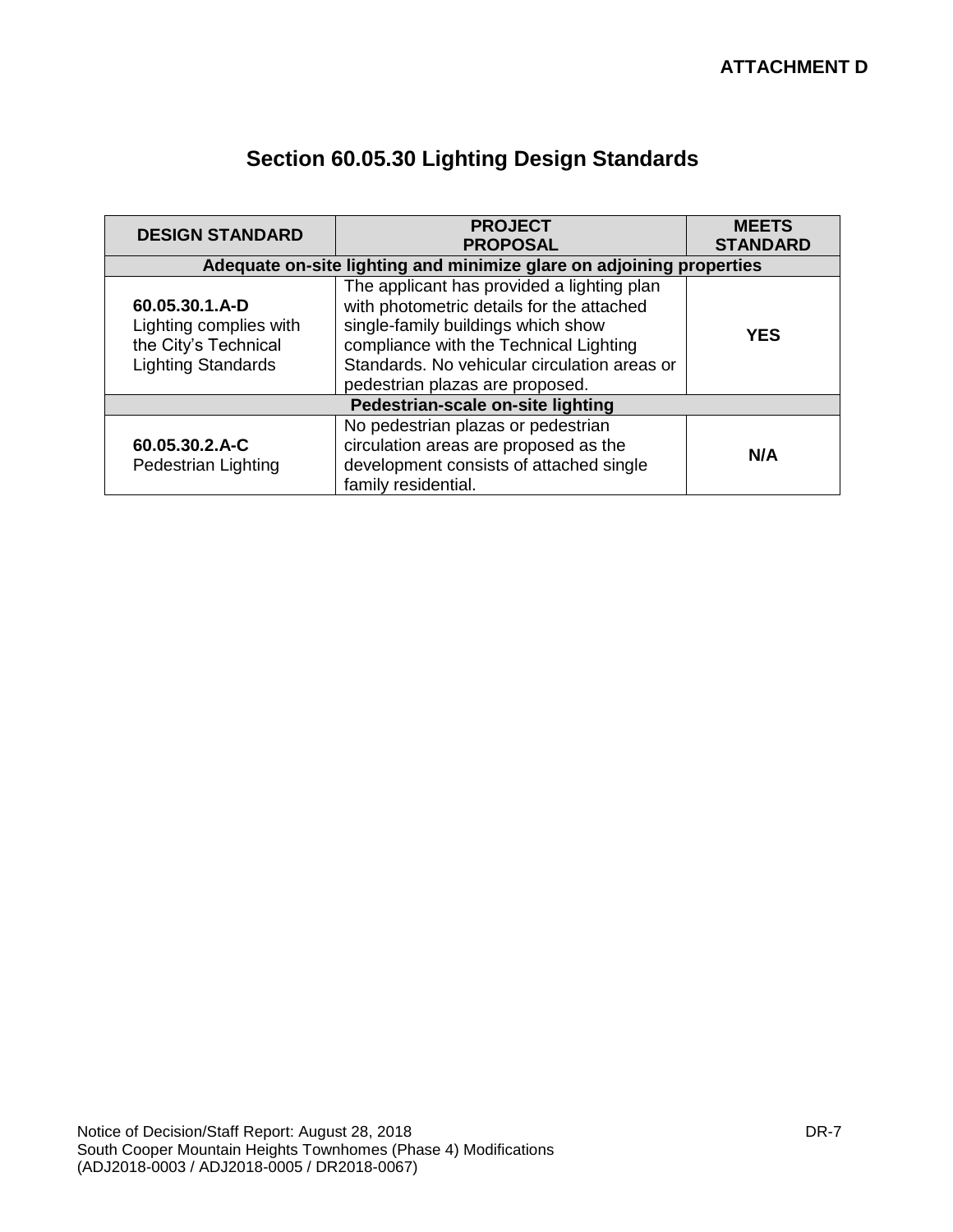#### **CONDITIONS OF APPROVAL South Cooper Mountain Heights Townhomes (Phase 4) Modifications ADJ2018-0003 / ADJ2018-0005 / DR2018-0067**

#### **ADJ2018-0003 Minor Adjustment (Rear Garage)**

- 1. All conditions of approval from South Cooper Mountain Heights PUD Modifications (CU2017-0005 / LD2017-0006 / LD2017-0014 / TP2017-0011) shall remain effective as applicable. This proposal does not alter, modify or repeal any conditions of approval related to the Phase 4 approval. (Planning / SLF)
- 2. Approval of ADJ2018-0003 is subject to approval of DR2018-0067. (Planning / SF)

## **ADJ2018-0005 Minor Adjustment (Front Yard)**

- 1. All conditions of approval from South Cooper Mountain Heights PUD Modifications (CU2017-0005 / LD2017-0006 / LD2017-0014 / TP2017-0011) shall remain effective as applicable. This proposal does not alter, modify or repeal any conditions of approval related to the Phase 4 approval. (Planning / SLF)
- 2. Approval of ADJ2018-0005 is subject to approval of DR2018-0067. (Planning / SF)

### **DR2018-0067-Design Review Two**

### **A. Prior to Occupancy Permit Issuance**

- 1. Required street trees shall be planted or a fee-in-lieu shall be paid. The fee-in-lieu is calculated based on the current street tree fee at 1 tree per 30 lineal feet of sidewalk within the phase area. (Planning / SF)
- 2. Approval of DR2018-0067 is subject to approval of ADJ2018-0003 and ADJ2018-0005. (Planning / SF)
- 3. Ensure all landscape areas are served by an underground landscape irrigation system. For approved xeriscape (drought-tolerant) landscape designs and for the installation of native or riparian plantings, underground irrigation is not required provided that temporary above-ground irrigation is provided for the establishment period. (Planning / SF)